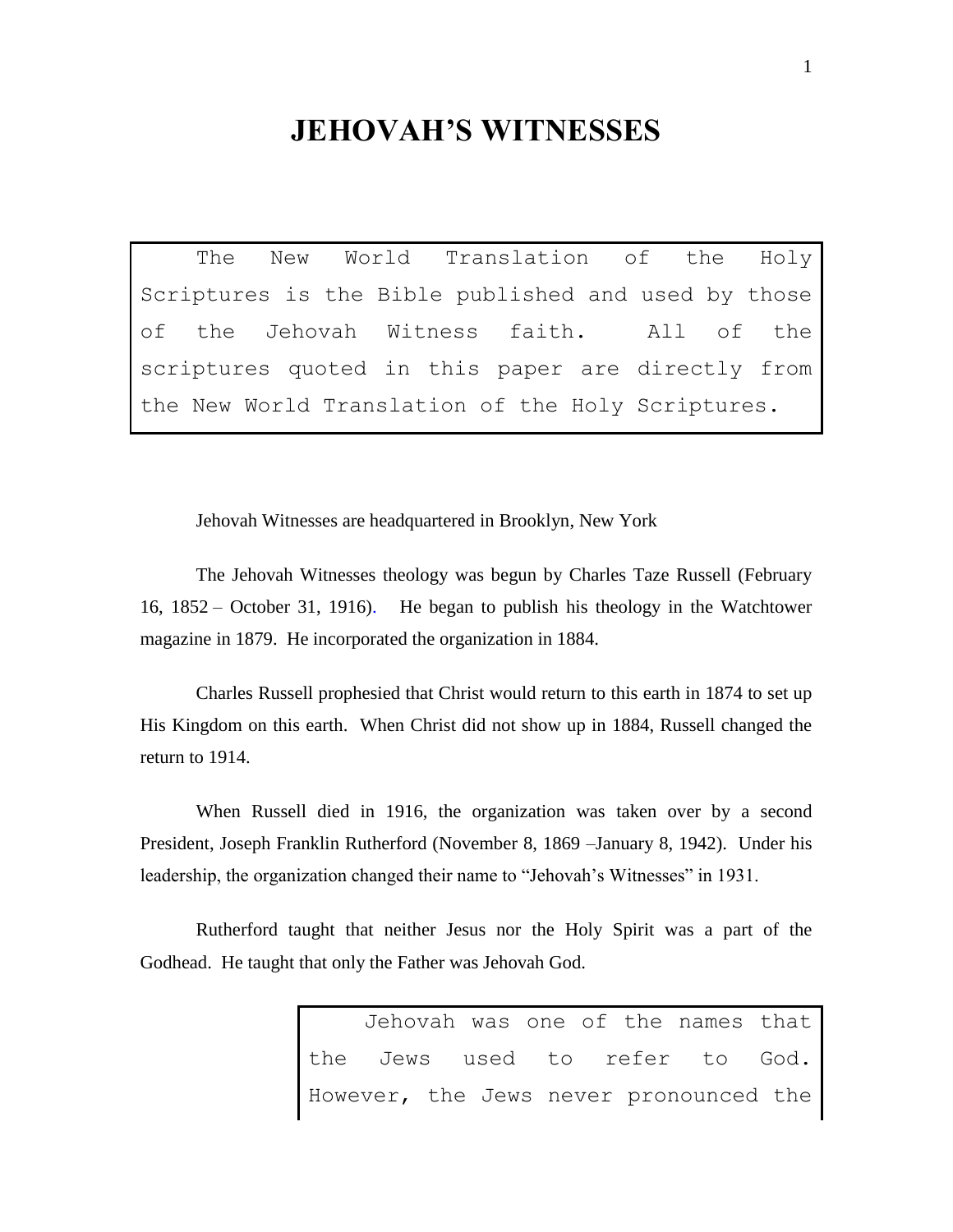name "Yehovah" or "Jehovah". When they would write the name they would write the Hebrew consonants which correspond to our English "Y H W H".

Rutherford introduced many organizational and doctrinal changes that helped shape the beliefs and practices of Jehovah's Witnesses today. He imposed a centralized administrative structure on the worldwide "Bible Student Movement", which he later called a [theocracy,](http://en.wikipedia.org/wiki/Theocracy) requiring all adherents to distribute literature via door to door preaching and to provide regular reports of their activity. He also instituted training programs for public speaking as part of their weekly worship meetings. He established 1914 as the date of Christ's invisible return, asserted that Christ died on a [tree rather than](http://en.wikipedia.org/wiki/Dispute_about_the_shape_of_the_gibbet_of_Jesus)  [a cross,](http://en.wikipedia.org/wiki/Dispute_about_the_shape_of_the_gibbet_of_Jesus) formulated the current Witness concept of [Armageddon](http://en.wikipedia.org/wiki/Armageddon) as God's war on the wicked, and reinforced the belief that the start of Christ's millennial reign was imminent. He condemned the observance of traditional celebrations such as Christmas and birthdays, the saluting of national flags and the singing of national anthems. He introduced the name "Jehovah's Witnesses" in 1931 and the term ["Kingdom Hall"](http://en.wikipedia.org/wiki/Kingdom_Hall) for houses of worship in 1935.

Nathan Homer Knorr (April 23, 1905-June 8, 1977) became the third president of the incorporated Watch Tower Bible and Tract Society on January 13, 1942, replacing [Joseph Franklin Rutherford,](http://en.wikipedia.org/wiki/Joseph_Franklin_Rutherford) who had served in the position since 1916. The doctrine of [not accepting blood transfusions](http://en.wikipedia.org/wiki/Jehovah%27s_Witnesses_and_blood_transfusions) was also introduced during Knorr's leadership. In the 1950's they developed their own translation of the Bible called "The New World Translation".

In 1966, Nathan Knorr began to prophecy that Armageddon would occur in 1975 and would usher in the end of the age. When Christ did not return and begin the first battle in the valley of Megiddo (the first battle of Armageddon) in 1975, over 1 million people left the organization in 1976.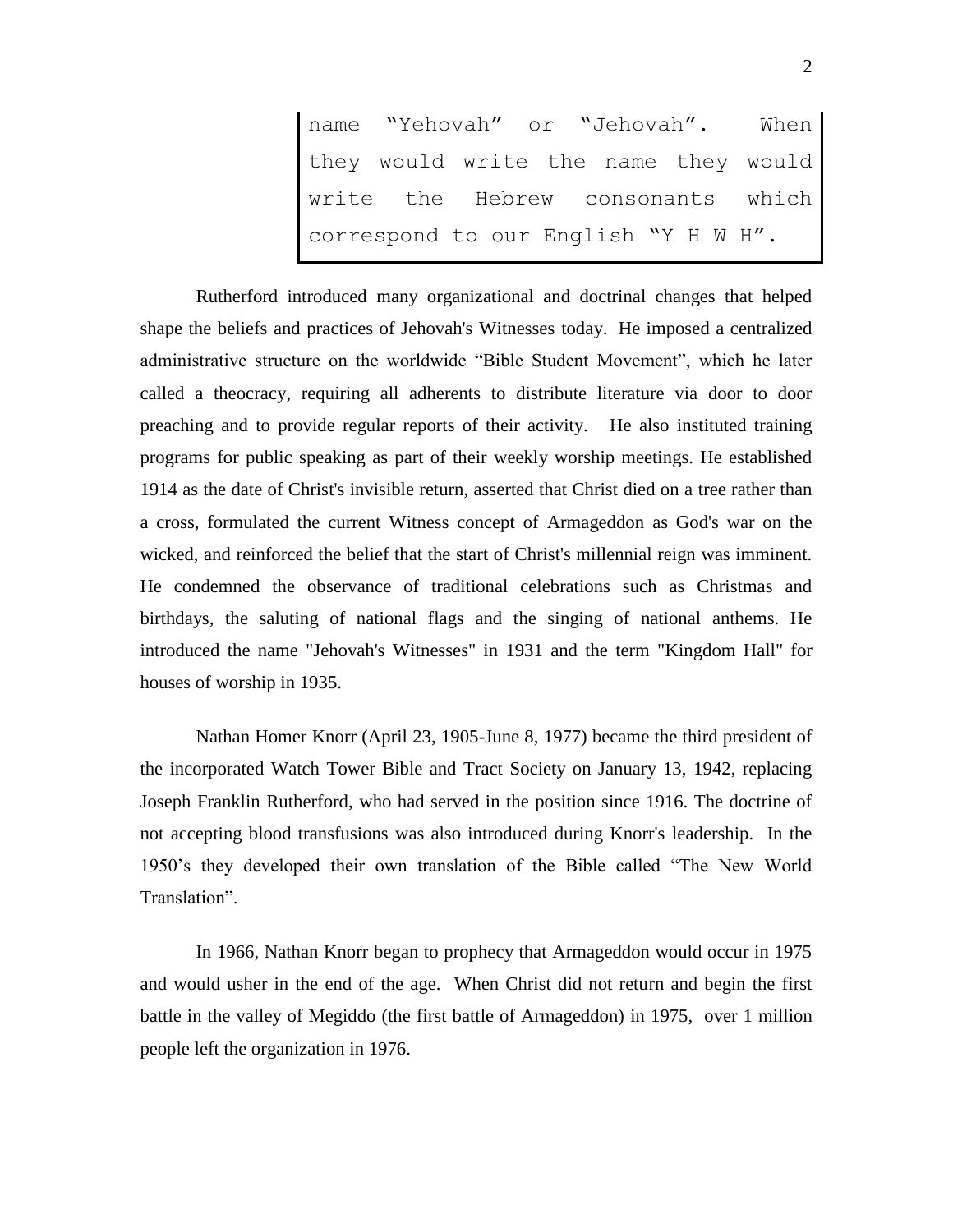Following Knorr's death in June 1977, Frederick W. Franz succeeded him as corporation president. His nephew and fellow governing body member [Raymond Franz](http://en.wikipedia.org/wiki/Raymond_Franz) resigned from the governing body and was subsequently [disfellowshipped](http://en.wikipedia.org/wiki/Jehovah%27s_Witnesses_and_congregational_discipline) in [1980](http://en.wikipedia.org/wiki/1980) during F.W. Franz's presidency. Franz died in [Brooklyn,](http://en.wikipedia.org/wiki/Brooklyn) [New York](http://en.wikipedia.org/wiki/New_York) in 1992 at the age of 99 and was succeeded by [Milton G. Henschel.](http://en.wikipedia.org/wiki/Milton_G._Henschel)

# Some of the things that Jehovah's Witness deny are as follows.

1-They deny the Trinity.

They do not believe that there is one Jehovah God who reveals Himself to mankind as the Father, as the Son and as the Holy Spirit in three different and distinct ways. Since the human mind cannot understand how Jehovah God could be three and yet be one, they deny that such a thing could be. They believe that the concept of a Triune God originated from Satan. They deny the deity of Jesus Christ and teach that He is the archangel Michael in spite of what their own Bible teaches. They say that Michael (the person called Jesus Christ) was the first creation made by Jehovah God. They also deny the personality as well as the deity of the Holy Spirit

> According to their own Bible, Jesus did not claim to be the archangel Michael. Jesus claimed to be Jehovah God who could forgive sins.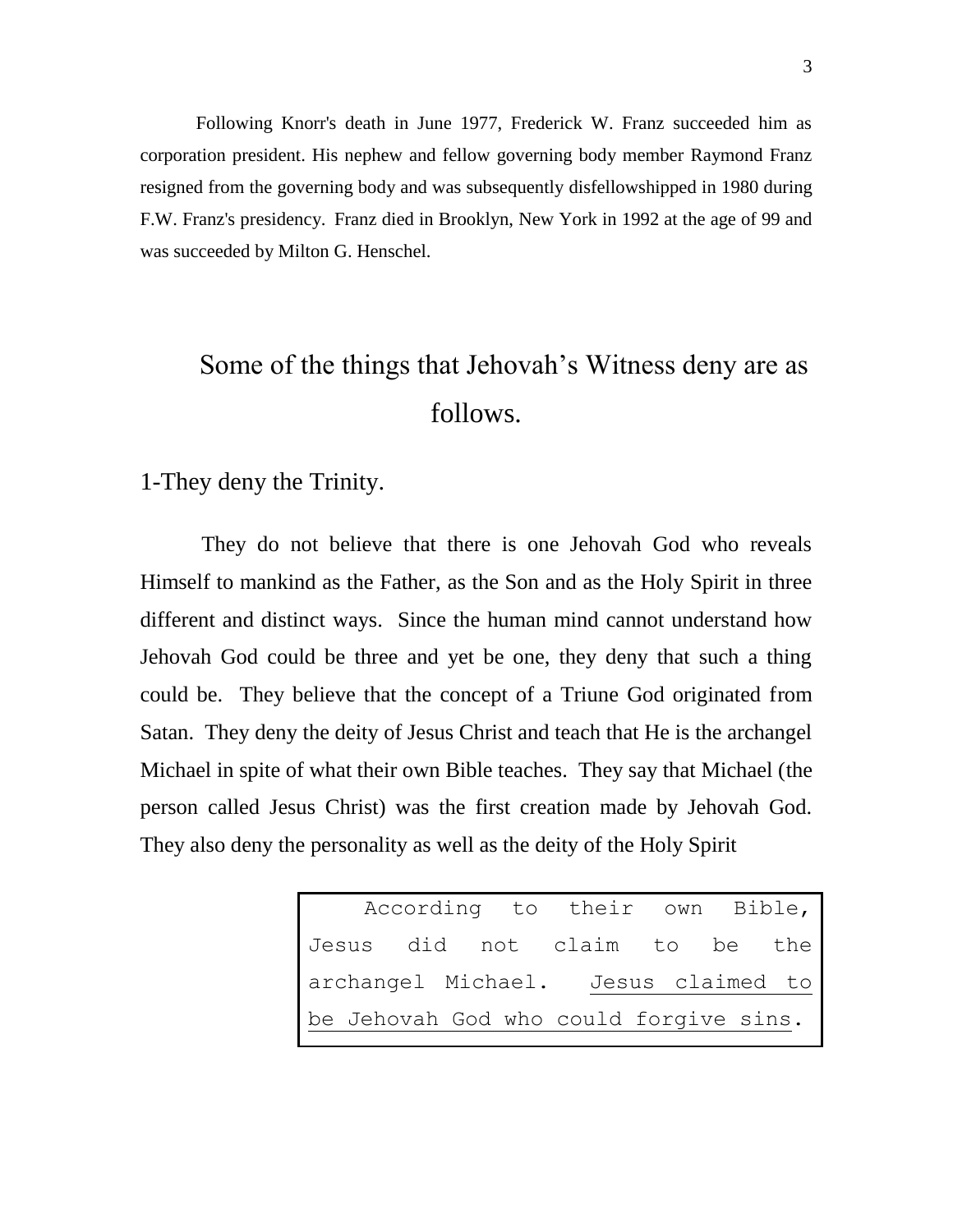*"1 However, after some days he again entered into Ca·per´na·um and he was reported to be at home. 2 Consequently many gathered, so much so that there was no more room, not even about the door, and he began to speak the word to them. 3 And*  men came bringing him a paralytic carried by four. 4 But not *being able to bring him right to [Jesus] on account of the crowd, they removed the roof over where he was, and having dug an opening they lowered the cot on which the paralytic was lying. 5 And when Jesus saw their faith he said to the paralytic: "Child, your sins are forgiven." 6 Now there were some of the scribes there, sitting and reasoning in their hearts: 7 "Why is this man talking in this manner? He is blaspheming. Who can forgive sins except one, God?" 8 But Jesus, having discerned immediately by his spirit that they were reasoning that way in themselves, said to them: "Why are YOU reasoning these things in YOUR hearts? 9 Which is easier, to say to the paralytic, 'Your sins are forgiven,' or to say, 'Get up and pick up your cot and walk'? 10 But in order for YOU men to know that the Son of man has authority to forgive sins upon the earth,"—he said to the paralytic: 11 "I say to you, Get up, pick up your cot, and go to your home." 12 At that he did get up, and immediately picked up his cot and walked out in front of them all, so that they were all simply carried away, and they glorified God, saying: "We never saw the like of it." Mark 2:1-12 New World Translation of the Holy Scriptures*

It is true that the Bible does teach that there is only one Jehovah God.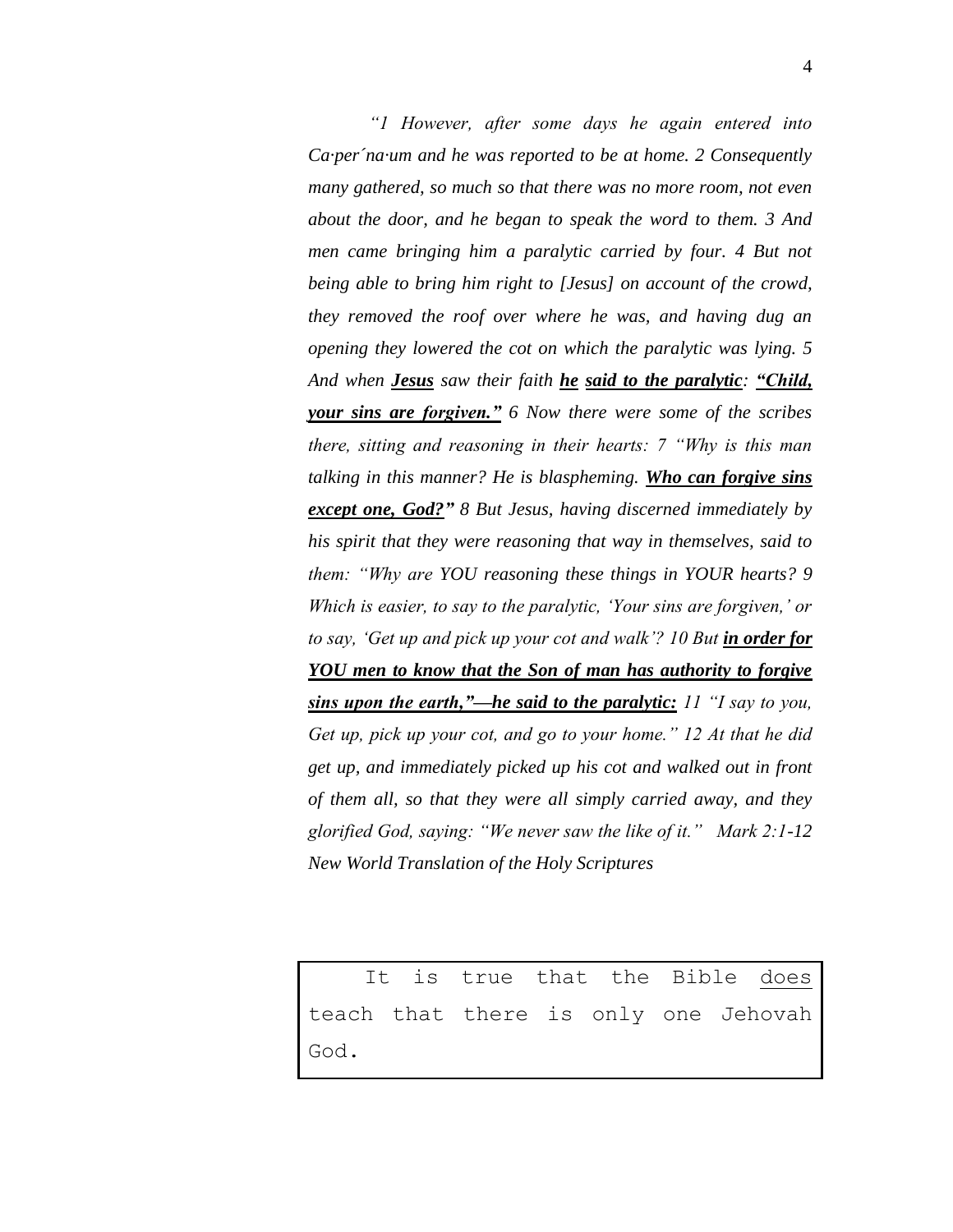*"5 For there is one God, and one mediator between God and men, a man, Christ Jesus, 6 who gave himself a corresponding ransom for all—[this is] what is to be witnessed to at its own particular times." 1 Timothy 2:5-6 New World Translation of the Holy Scriptures*

*"20 Now there is no mediator where only one person is concerned, but God is only one." Galatians 3:20 New World Translation of the Holy Scriptures* 

*4 "Listen, O Israel: Jehovah our God is one Jehovah. 5 And you must love Jehovah your God with all your heart and all your soul and all your vital force." Deuteronomy 6:4 New World Translation of the Holy Scriptures* 

|                                        |  | According to the New World |  |  |  |  |  |
|----------------------------------------|--|----------------------------|--|--|--|--|--|
| Translation of the Holy Scriptures,    |  |                            |  |  |  |  |  |
| however, there are three persons,      |  |                            |  |  |  |  |  |
| Father, Son and Holy Spirit, and all   |  |                            |  |  |  |  |  |
| three persons are each referred to as  |  |                            |  |  |  |  |  |
| Jehovah God. Please allow me to remind |  |                            |  |  |  |  |  |
| you that the following verses are      |  |                            |  |  |  |  |  |
| reprints from The New World            |  |                            |  |  |  |  |  |
| Translation of the Holy Scriptures,    |  |                            |  |  |  |  |  |
| the Bible published and used by the    |  |                            |  |  |  |  |  |
| Jehovah Witnesses.                     |  |                            |  |  |  |  |  |

**I-ACCORDING TO THE NEW WORLD TRANSLATION OF THE HOLY SCRIPTURES,**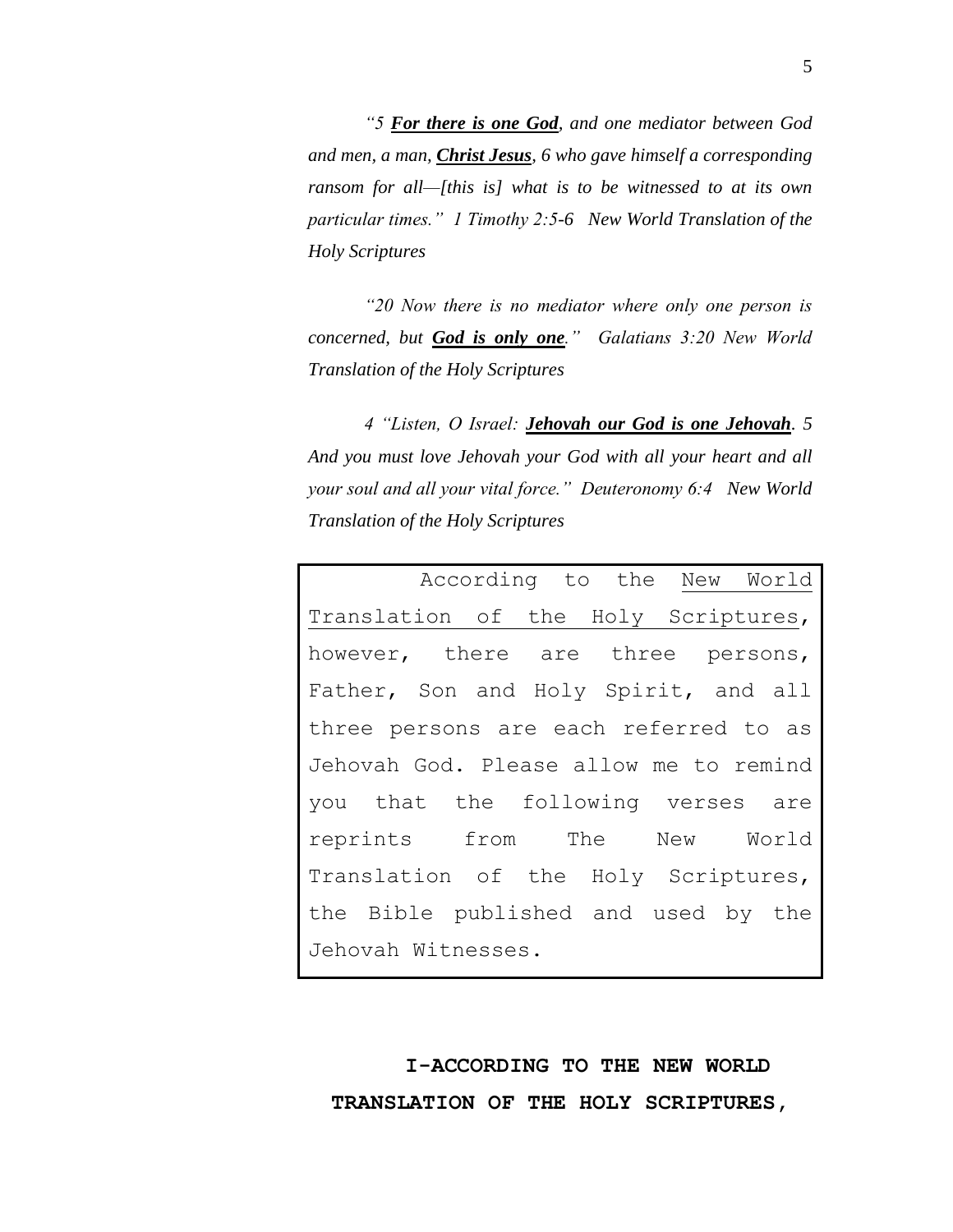#### **THE FATHER IS REFERRED TO AS JEHOVAH GOD**

*"16 No, it was not by following artfully contrived false stories that we acquainted YOU with the power and presence of our Lord Jesus Christ, but it was by having become eyewitnesses of his magnificence. 17 For he received from God the Father honor and glory, when words such as these were borne to him by the magnificent glory: "This is my son, my beloved, whom I myself have approved." 18 Yes, these words we heard borne from heaven while we were with him in the holy mountain. 2 Peter 1:16-18 New World Translation of the Holy Scriptures*

## **II-ACCORDING TO THE NEW WORLD TRANSLATION OF THE HOLY SCRIPTURES, THE SON IS REFERRED TO AS JEHOVAH GOD**

Please note that Isaiah 44:6 tells us that Jehovah is The First and The Last and besides Him there is no God.

*6 "This is what Jehovah has said, the King of Israel and the Repurchaser of him, Jehovah of armies, 'I am the first and I am the last, and besides me there is no God. Isaiah 44:6 New World Translation of the Holy Scriptures*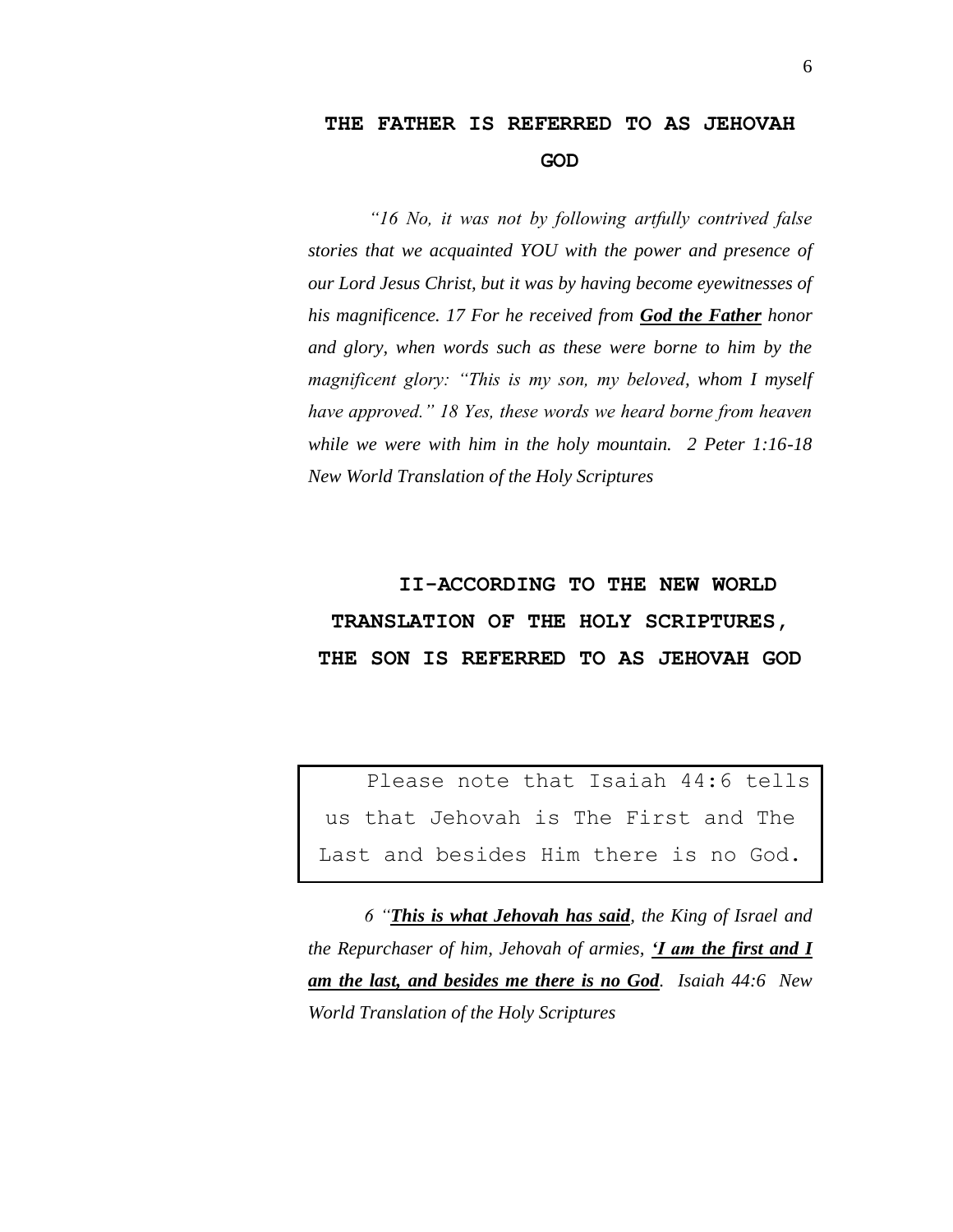We find in Revelation 1:8 that Jehovah God is The Alpha and The Omega, The Almighty.

*8 "I am the Al´pha and the O·me´ga," says Jehovah God, "the One who is and who was and who is coming, the Almighty." Revelation 1:8 New World Translation of the Holy Scriptures*

We see in Revelation 21:5-7 that The Alpha and The Omega, The Beginning and The End is Jehovah God who will give the water of life free to anyone who is thirsting.

*"5 And the One seated on the throne said: "Look! I am making all things new." Also, he says: "Write, because these words are faithful and true." 6 And he said to me: "They have come to pass! I am the Al´pha and the O·me´ga, the beginning and the end. To anyone thirsting I will give from the fountain of the water of life free. 7 Anyone conquering will inherit these things, and I shall be his God and he will be my son." Revelation 21:5-7 New World Translation of the Holy Scriptures*

|                                  |  | We find in Revelation 22:12-16 |          |  |
|----------------------------------|--|--------------------------------|----------|--|
| (printed below) that             |  |                                | Jesus is |  |
| indentified as The Alpha and The |  |                                |          |  |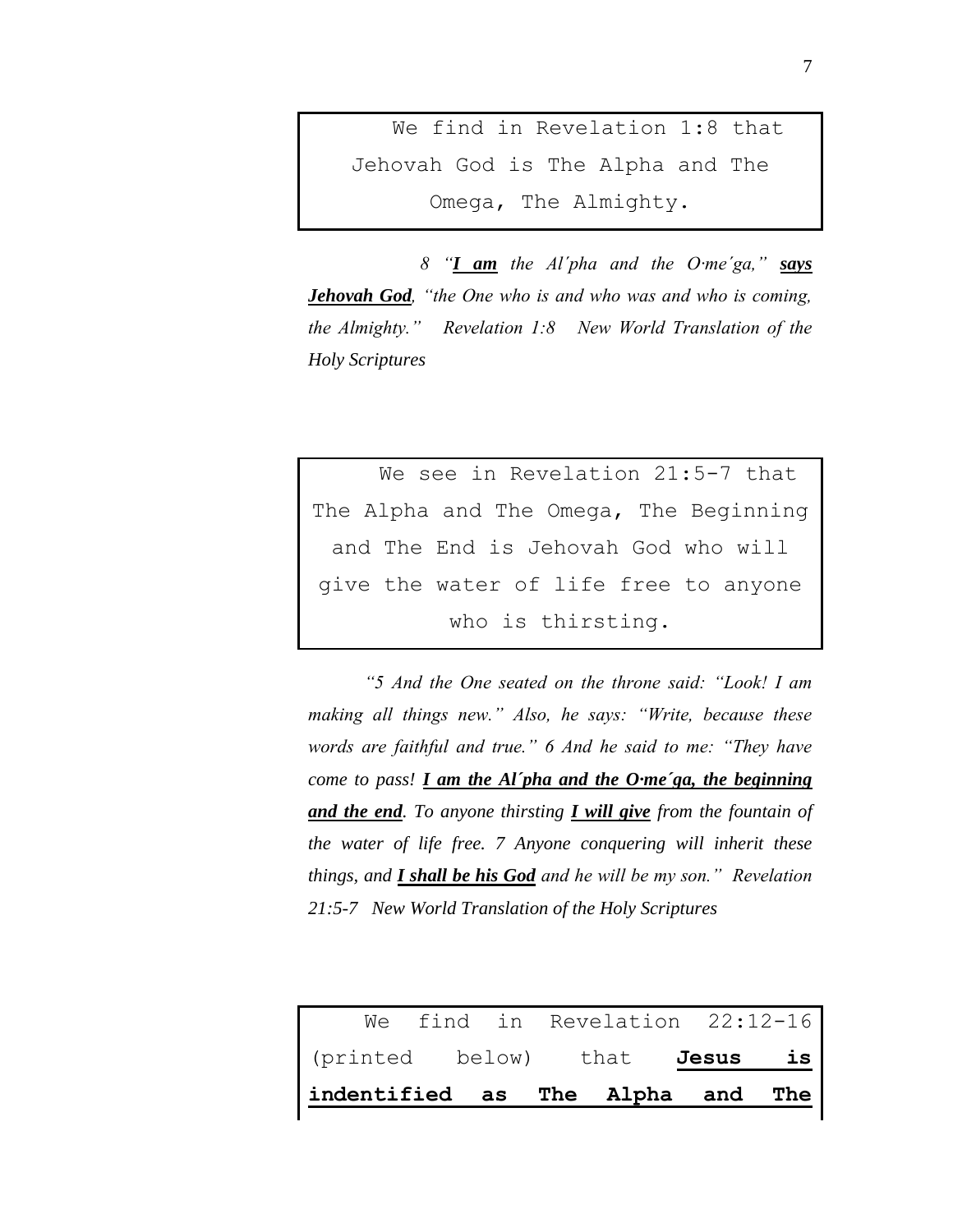**Omega, The First and The Last, The Beginning and The End.** If The Alpha and The Omega, The First and The Last, The Beginning and The End is Jehovah God, then the New World Translation of the Holy Scriptures teaches us that Jesus Christ is Jehovah God.

*"12"'Look! I am coming quickly, and the reward I give is with me, to render to each one as his work is. 13 I am the Al´pha and the O·me´ga, the first and the last, the beginning and the end. 14 Happy are those who wash their robes, that the authority [to go] to the trees of life may be theirs and that they may gain entrance into the city by its gates. 15 Outside are the dogs and those who practice spiritism and the fornicators and the murderers and the idolaters and everyone liking and carrying on a lie.' 16 "'I, Jesus, sent my angel to bear witness to YOU people of these things for the congregations. I am the root and the offspring of David, and the bright morning star.'" Revelation 22:12-16 New World Translation of the Holy Scriptures*

Again, the person who says He is coming quickly in Revelation chapter is identified as the Lord Jesus, The Alpha and The Omega.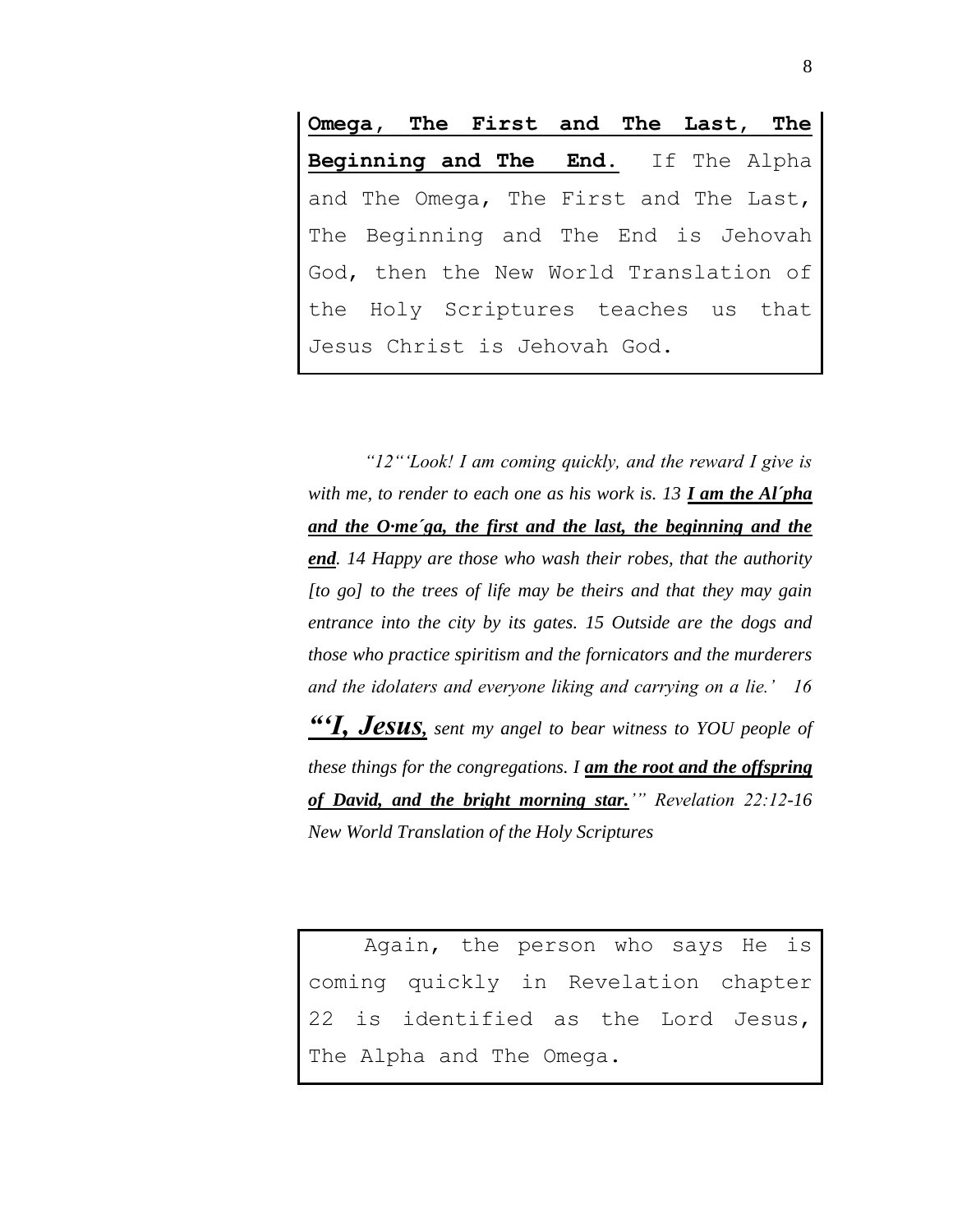*7 And, look! I am coming quickly. Happy is anyone observing the words of the prophecy of this scroll." Revelation 22:7 New World Translation of the Holy Scriptures*

*12 "'Look! I am coming quickly, and the reward I give is with me, to render to each one as his work is. 13 I am the Al´pha and the O·me´ga, the first and the last, the beginning and the end.." Revelation 22:12-13 New World Translation of the Holy Scriptures* 

*20 "He that bears witness of these things says, 'Yes; I am coming quickly.'" "Amen! Come, Lord Jesus." Revelation 22:20 New World Translation of the Holy Scriptures*

The person who says He is coming quickly in Revelation chapter 22 is identified as the Lord Jesus, The Alpha and The Omega.

Therefore, we see that the New World Translation of the Holy Scriptures agrees that Jesus is Jehovah God.

*8 "I am the Al´pha and the O·me´ga," says Jehovah God, "the One who is and who was and who is coming, the Almighty."*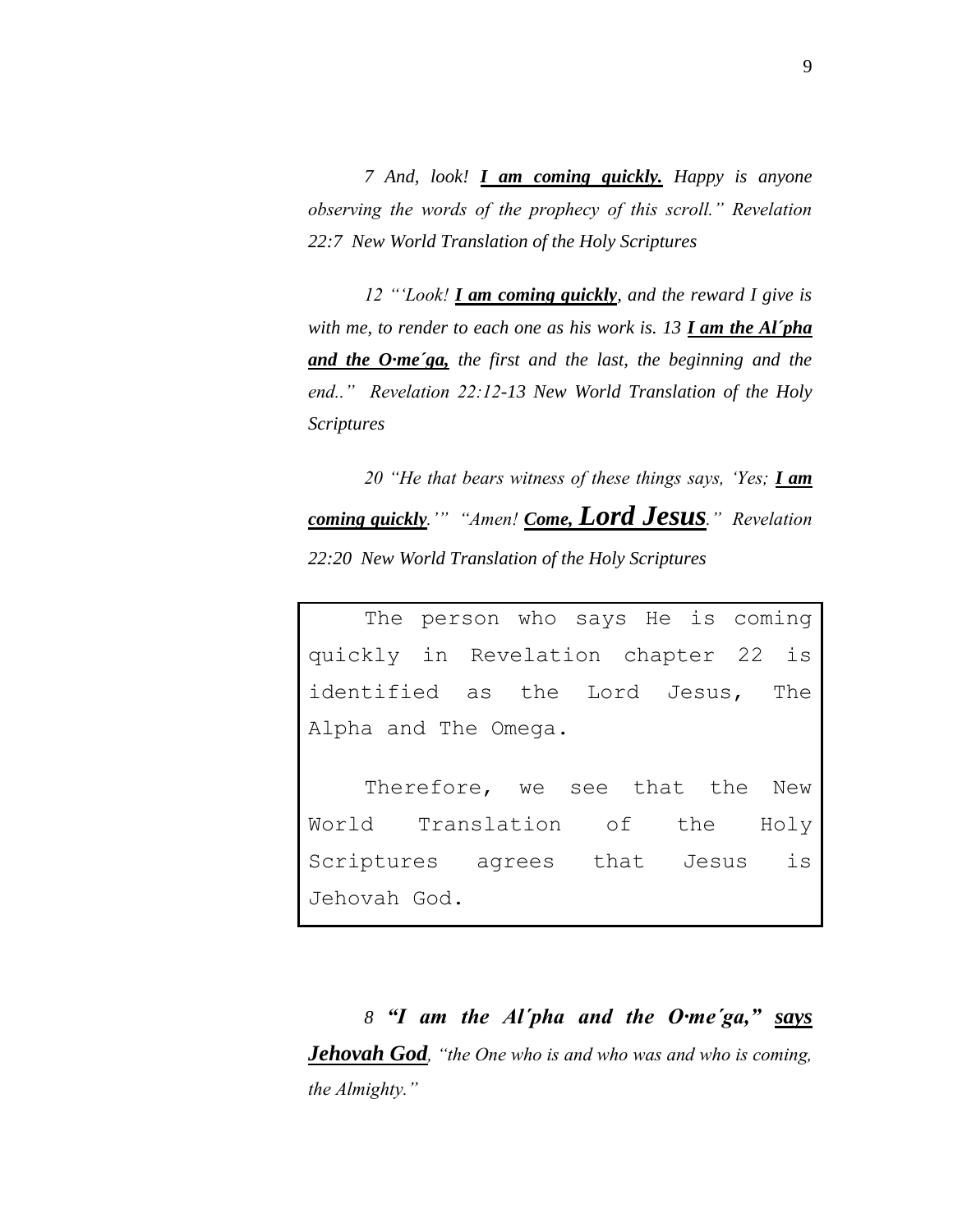*9 I John, YOUR brother and a sharer with YOU in the tribulation and kingdom and endurance in company with Jesus, came to be in the isle that is called Pat´mos for speaking about God and bearing witness to Jesus. 10 By inspiration I came to be in the Lord's day, and I heard behind me a strong voice like that of a trumpet, 11 saying: "What you see write in a scroll and send it to the seven congregations, in Eph´e·sus and in Smyr´na and in Per´ga·mum and in Thy·a·ti´ra and in Sar´dis and in Philadelphia and in La·o·di·ce´a."* 

*12 And I turned to see the voice that was speaking with me, and, having turned, I saw seven golden lampstands, 13 and in the midst of the lampstands someone like a son of man, clothed with a garment that reached down to the feet, and girded at the breasts with a golden girdle. 14 Moreover, his head and his hair were white as white wool, as snow, and his eyes as a fiery flame; 15 and his feet were like fine copper when glowing in a furnace; and his voice was as the sound of many waters. 16 And he had in his right hand seven stars, and out of his mouth a sharp, long two-edged sword was protruding, and his countenance was as the sun when it shines in its power. 17 And when I saw him, I fell as dead at his feet. And he laid his right hand upon me and said: "Do not be fearful. I am the First and the Last, 18 and the living one; and I became dead, but, look! I am living forever and ever, and I have the keys of death and of Ha´des. Revelation 1:8-18 New World Translation of the Holy Scriptures*

The Alpha and The Omega, The First and The Last is Jehovah God. But The Alpha and The Omega, The First and The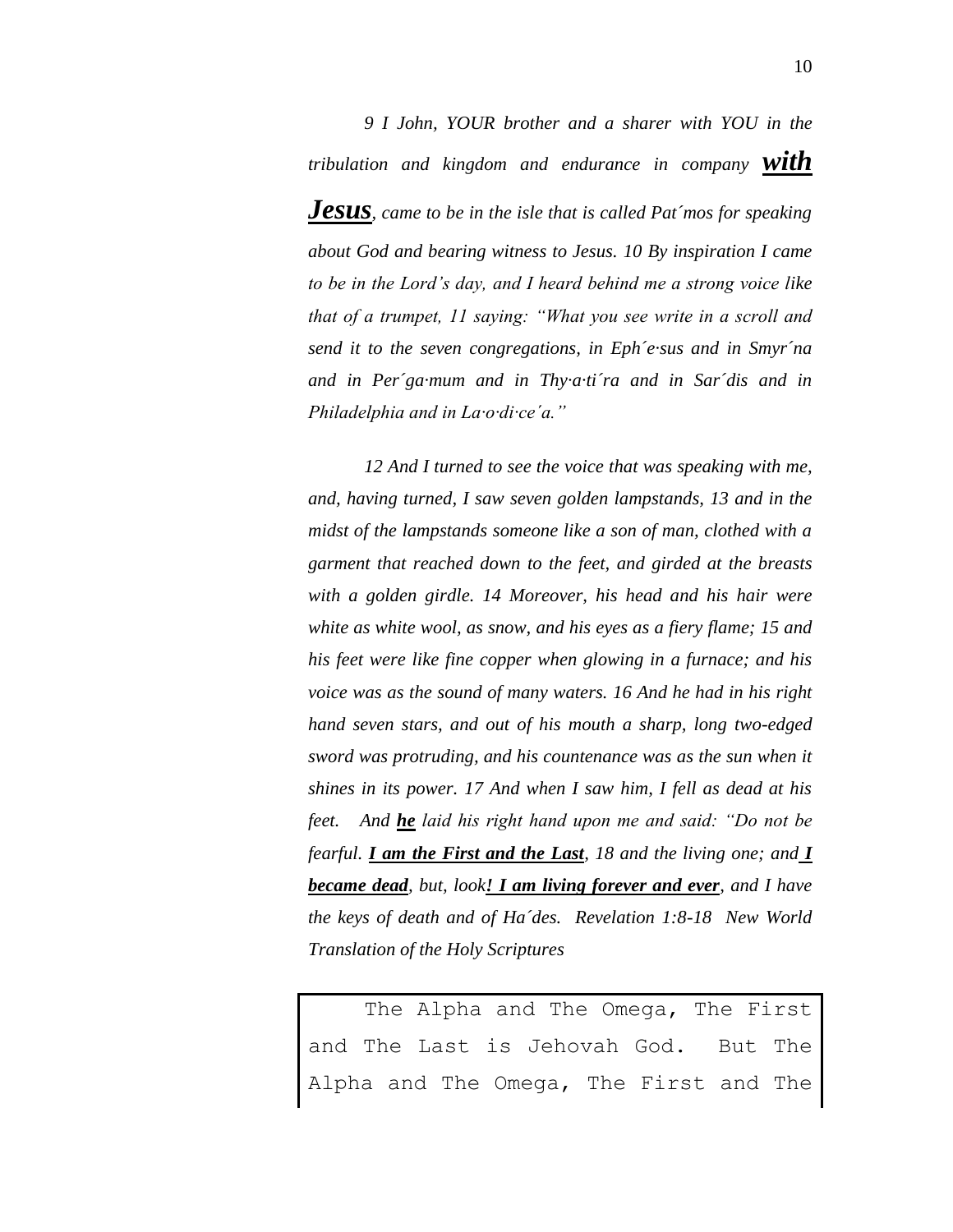Last said in Revelation 1:18 that **He became dead** but now He is living forever and ever.

**WHEN DID JEHOVAH DIE?** 

**WHEN DID HE BECOME ALIVE AGAIN?**

According to the testimony of the apostle Thomas, Jesus Christ was his Lord and Jesus Christ was God.

*"26 Well, eight days later his disciples were again indoors, and Thomas with them. Jesus came, although the doors were locked, and he stood in their midst and said: "May YOU have peace." 27 Next he said to Thomas: "Put your finger here, and see my hands, and take your hand and stick it into my side, and stop being unbelieving but become believing." 28 In answer Thomas said to him: "My Lord and my God!" 29 Jesus said to him: "Because you have seen me have you believed? Happy are those who do not see and yet believe." John 20:26-29 New World Translation of the Holy Scriptures*

| The                                | Kingdom | Interlinear |  |  |
|------------------------------------|---------|-------------|--|--|
| Translation of the Holy Scriptures |         |             |  |  |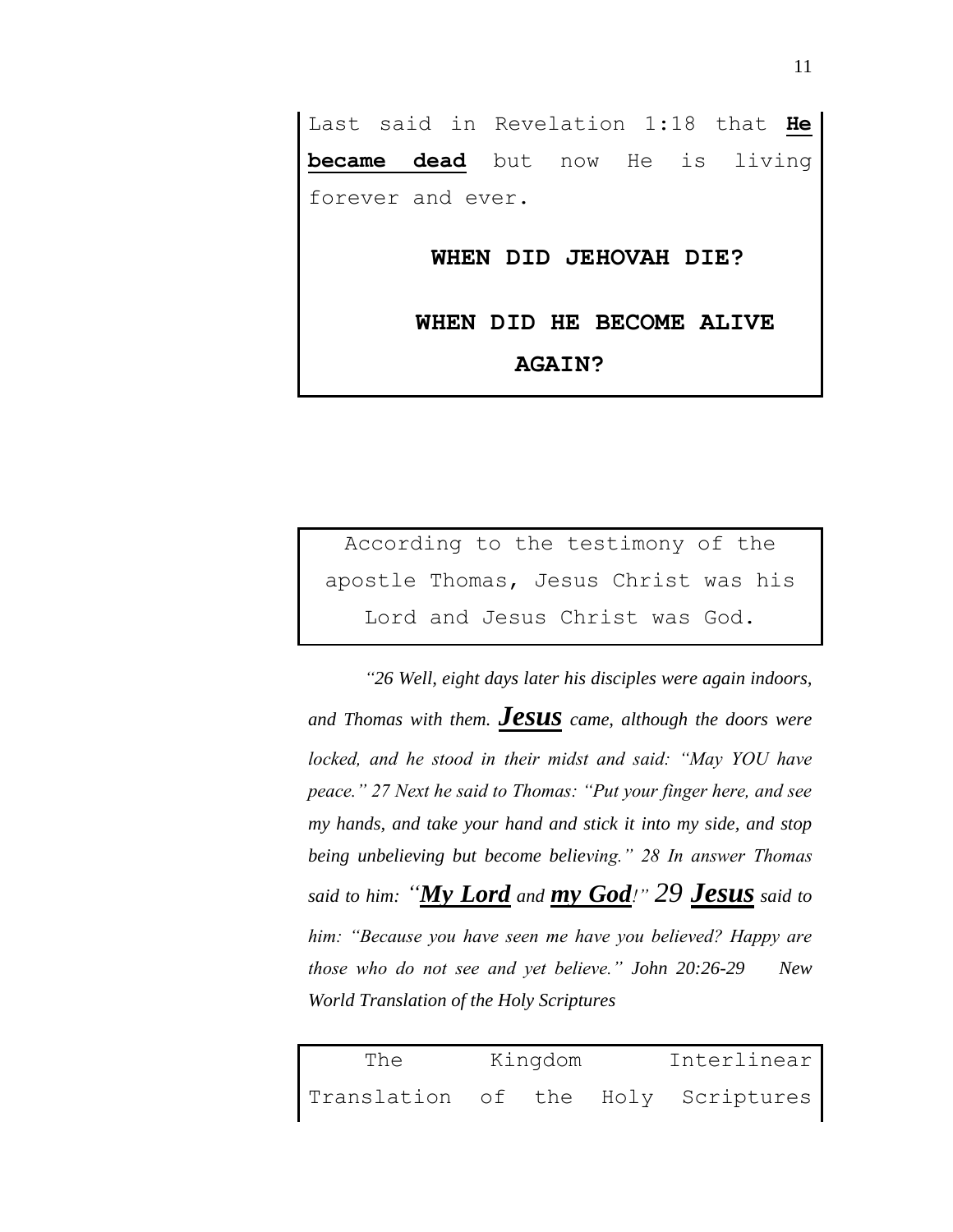(published by The Watchtower Bible And Tract Society) tells us that the word translated "God" in the scripture printed above is the Greek word that is pronounced in English "Theos." It is the same Greek word that is also translated "God" in other passages as well. Therefore, according to their own Bible, Thomas proclaimed that Jesus Christ was Jehovah God.

## **III- ACCORDING TO THE NEW WORLD TRANSLATION OF THE HOLY SCRIPTURES, THE HOLY SPIRIT IS REFERRED TO AS JEHOVAH GOD**

*"3 But Peter said: "An·a·ni´as, why has Satan emboldened you to play false to the holy spirit and to hold back secretly some of the price of the field? 4 As long as it remained with you did it not remain yours, and after it was sold did it not continue in your control? Why was it that you purposed such a deed as this in your heart? You have played false, not to men, but to God." Acts 5:3-4 New World Translation of the Holy Scriptures*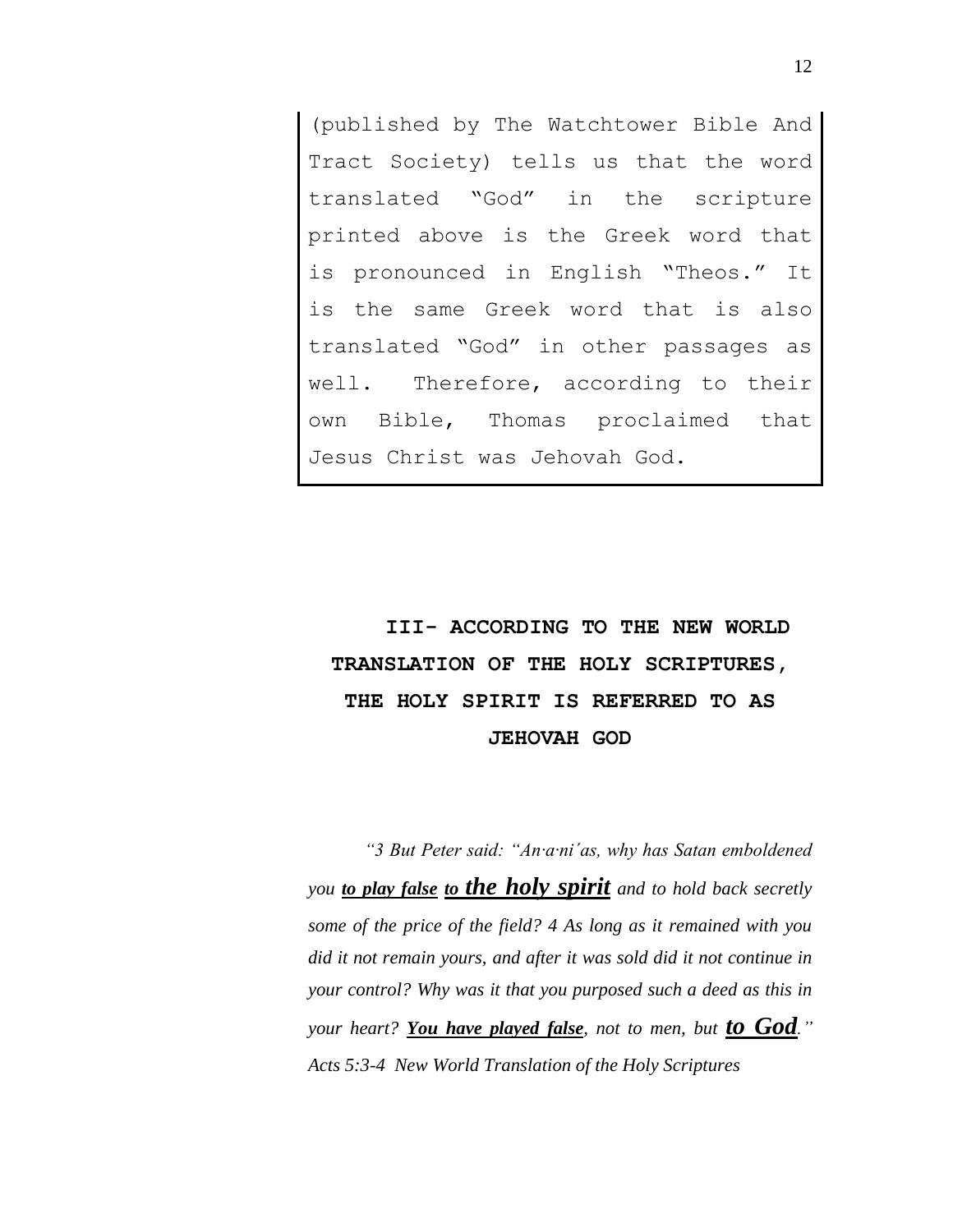Peter explained to Ananias that when he played false to the Holy Spirit, he played false to Jehovah God.

*"2 As they were publicly ministering to Jehovah and fasting, the holy spirit said: "Of all persons set Bar´na·bas and Saul apart for me for the work to which I have called them." Acts 13:2 New World Translation of the Holy Scriptures*

We see that the Holy Spirit speaks **(please note that the holy spirit**  said). That certainly does not describe a disembodied, impersonal force. Only a person is capable of speech. Second, the Holy Spirit uses the personal pronoun "**I"** as He takes credit for calling Barnabas and Saul and sending them forth on their missionary journey.

*"29 Let a rotten saying not proceed out of YOUR mouth, but whatever saying is good for building up as the need may be, that it may impart what is favorable to the hearers. 30 Also, do not*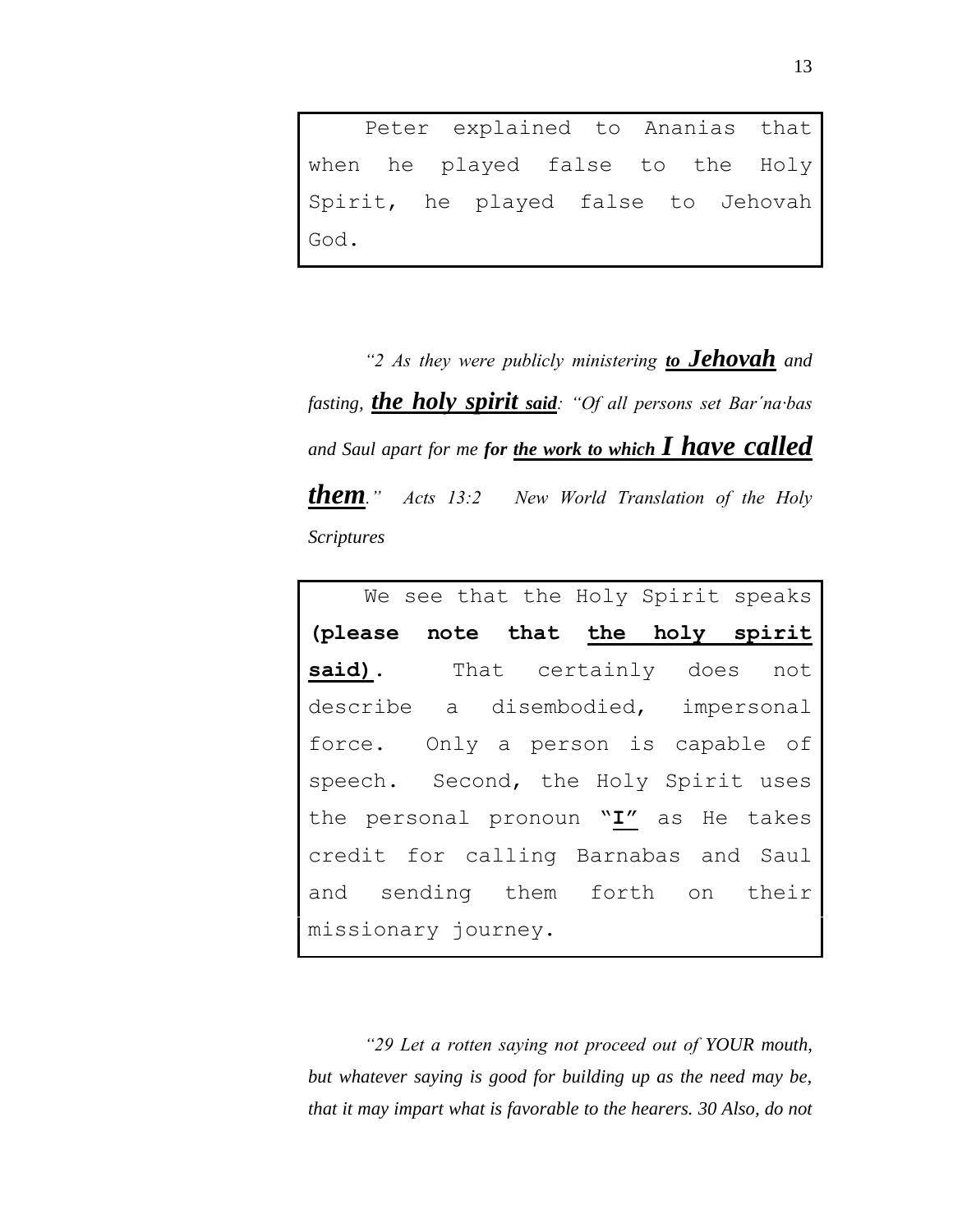*be grieving God's holy spirit, with which YOU have been sealed for a day of releasing by ransom." Ephesians 4:29-30 New World Translation of the Holy Scriptures*

We see that the Holy Spirit seals the saved for a day of releasing by ransom. That certainly does not describe a disembodied, impersonal force. Only a personal Holy Spirit of God is capable of sealing the saved until the day of releasing by ransom.

# **THE THREE PERSONS OF THE TRINITY ARE TAUGHT IN THE NEW WORLD TRANSLATION OF THE HOLY SCRIPTURES.**

We have the Trinity at the birth of Jesus Christ.

*"30 So the angel said to her: "Have no fear, Mary, for you have found favor with God; 31 and, look! you will conceive in your womb and give birth to a son, and you are to call his name Jesus. 32 This one will be great and will be called Son of the Most High; and Jehovah God will give him the throne of David his father, 33 and he will rule as king over the house of Jacob forever, and there will be no end of his kingdom." 34 But Mary said to the angel:*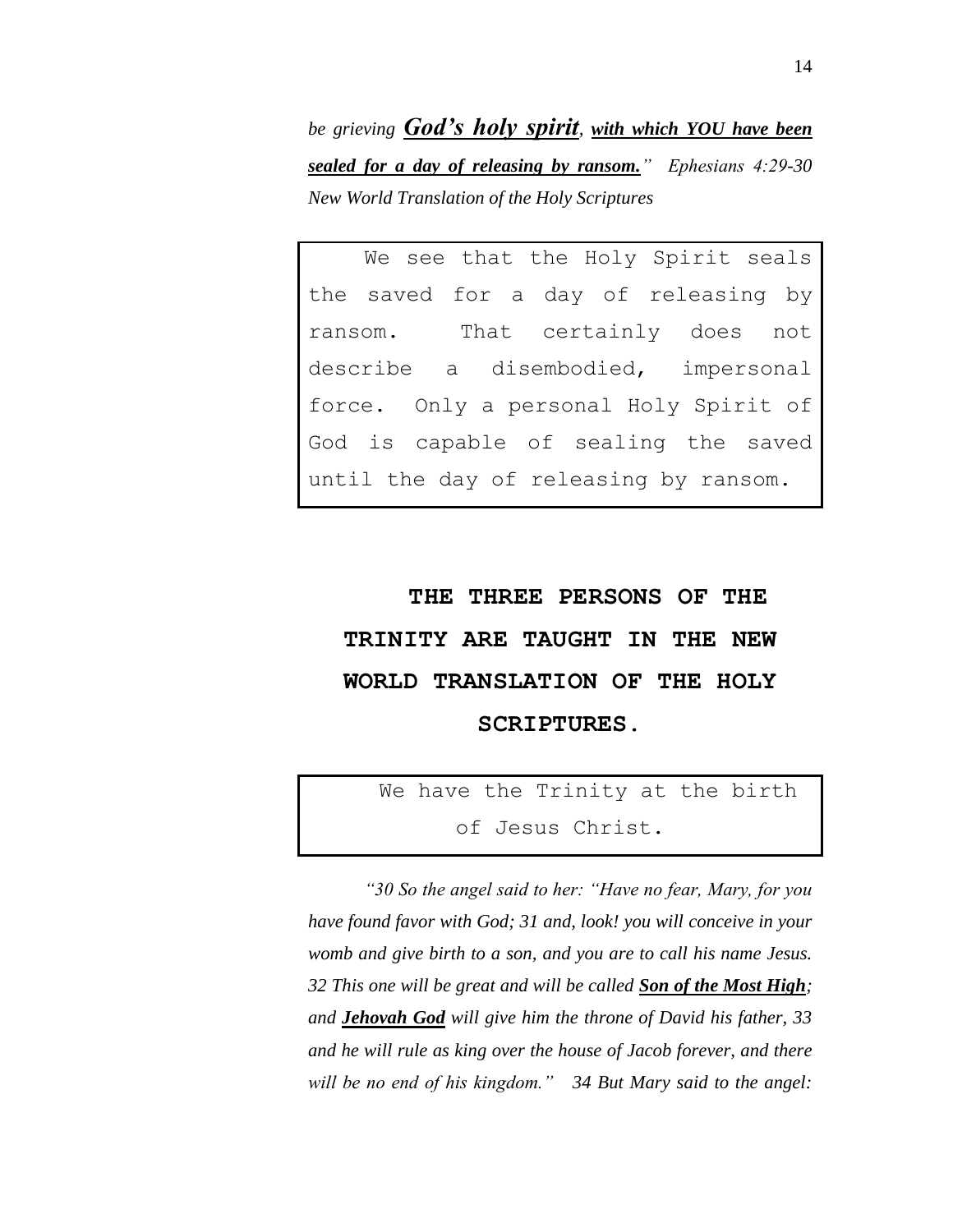*"How is this to be, since I am having no intercourse with a man?" 35 In answer the angel said to her: "Holy spirit will come upon you, and power of the Most High will overshadow you. For that reason also what is born will be called holy, God's Son." Luke 1:30-35 New World Translation of the Holy Scriptures*

## We have the Trinity at the baptism of Jesus Christ.

*"16 After being baptized Jesus immediately came up from the water; and, look! the heavens were opened up, and he saw descending like a dove God's spirit coming upon him. 17 Look! Also, there was a voice from the heavens that said: "This is my Son, the beloved, whom I have approved." Matthew 3:16-17 New World Translation of the Holy Scriptures*

```
We have the Trinity included in 
the Great Commission.
```
*"19 Go therefore and make disciples of people of all the nations, baptizing them in the name of the Father and of the Son and of the holy spirit, 20 teaching them to observe all the things I have commanded YOU. And, look! I am with YOU all the days until the conclusion of the system of things." Matthew 28:19-20 New World Translation of the Holy Scriptures*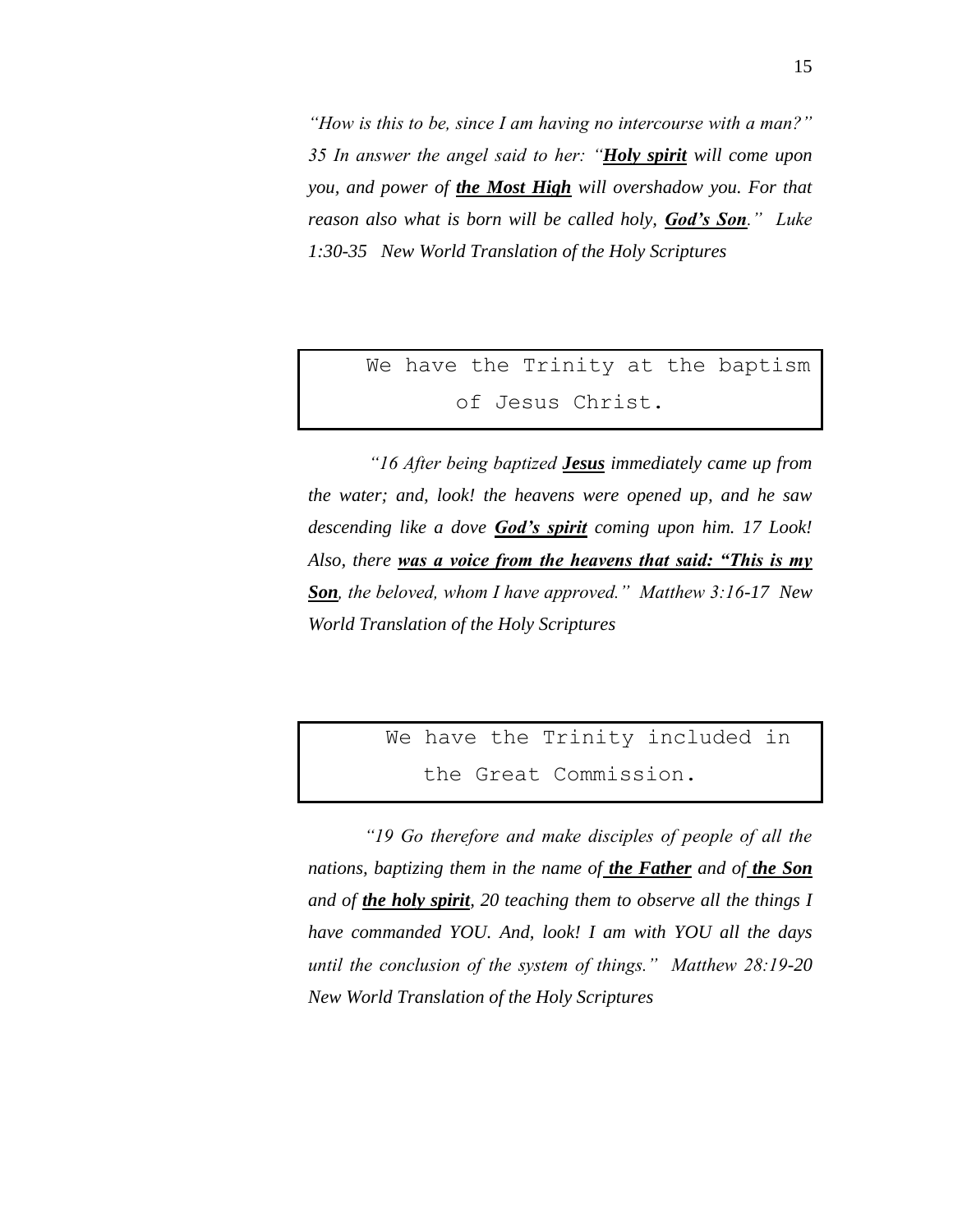We have the Trinity included in the benediction of Paul's second letter to the church at Corinth.

*"14 The undeserved kindness of the Lord Jesus Christ and the love of God and the sharing in the holy spirit be with all of YOU. " 2 Corinthians 13:14 New World Translation of the Holy Scriptures*

> We have the Trinity taught at the resurrection of Jesus Christ.

## **1 Thessalonians 1:8-10 tells us that the Father, Jehovah God, raised Jesus from the grave**

. *"8 The fact is, not only has the word of Jehovah sounded forth from YOU in Mac·e·do´ni·a and A·cha´ia, but in every place YOUR faith toward God has spread abroad, so that we do not need to say anything. 9 For they themselves keep reporting about the way we first entered in among YOU and how YOU turned to God from [YOUR] idols to slave for a living and true God, 10 and to wait for his Son from the heavens, whom he raised up from the dead, namely, Jesus, who delivers us from the wrath which is coming." 1 Thessalonians 1: 8-10 New World Translation of the Holy Scriptures*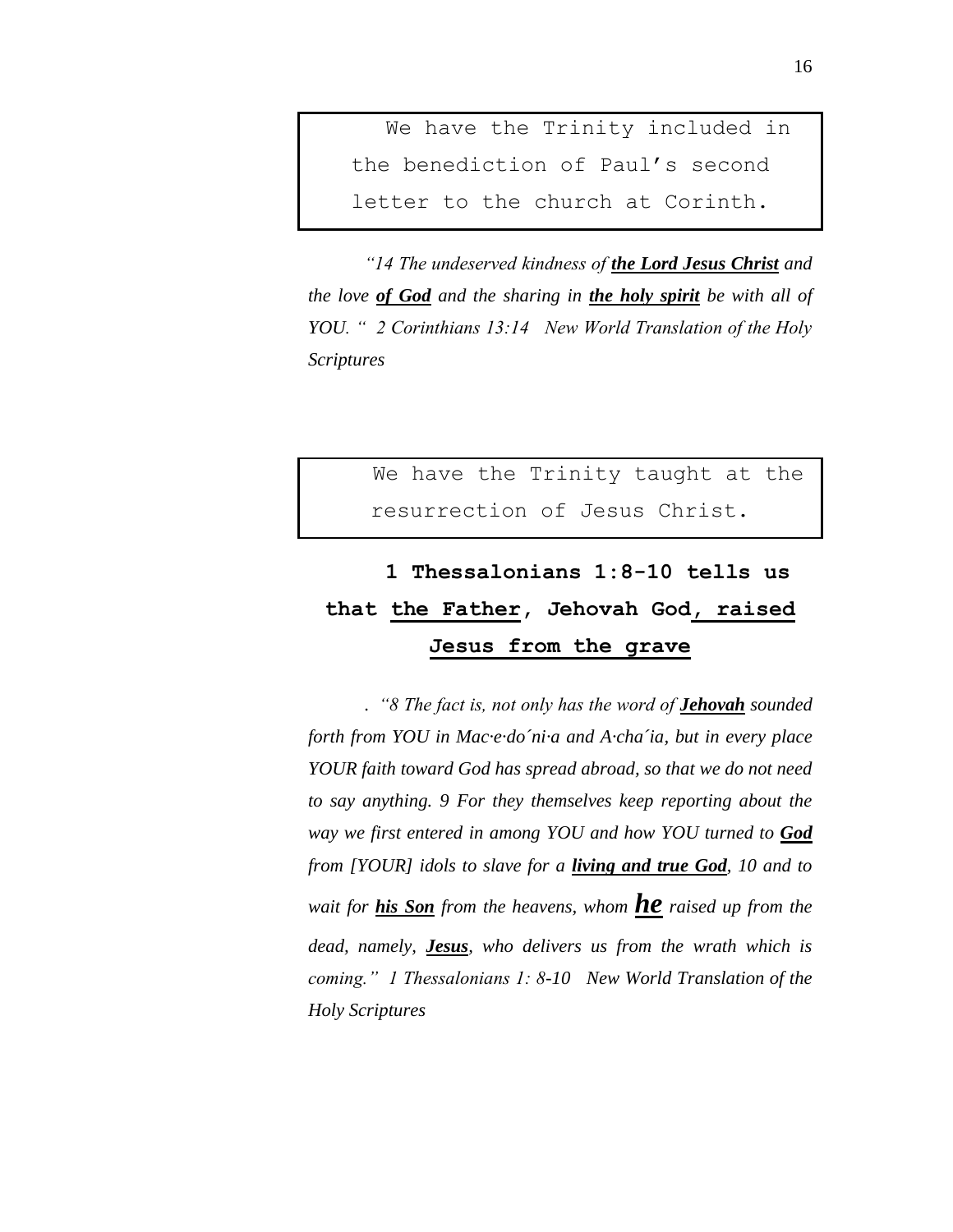## **But in John 2:19-22, Jesus said He, Himself, would raise his body from the grave.**

*"19 In answer Jesus said to them: "Break down this temple, and in three days I will raise it up." 20 Therefore the Jews said: "This temple was built in forty-six years, and will you raise it up in three days?" 21 But he was talking about the temple of his body. 22 When, though, he was raised up from the dead, his disciples called to mind that he used to say this; and they believed the Scripture and the saying that Jesus said." New World Translation of the Holy Scriptures*

## **And in Romans 8:11, the Bible says the Holy Spirit will raise our mortal bodies from the dead just as the Holy Spirit raised Jesus from the grave.**

*"11 If, now, the spirit of him that raised up Jesus from the dead dwells in YOU, he that raised up Christ Jesus from the dead will also make YOUR mortal bodies alive through his spirit that resides in YOU." Romans 8:11 New World Translation of the Holy Scriptures*

**Again, in Acts 17:30-31, we find that Jehovah God raised Jesus from the dead.**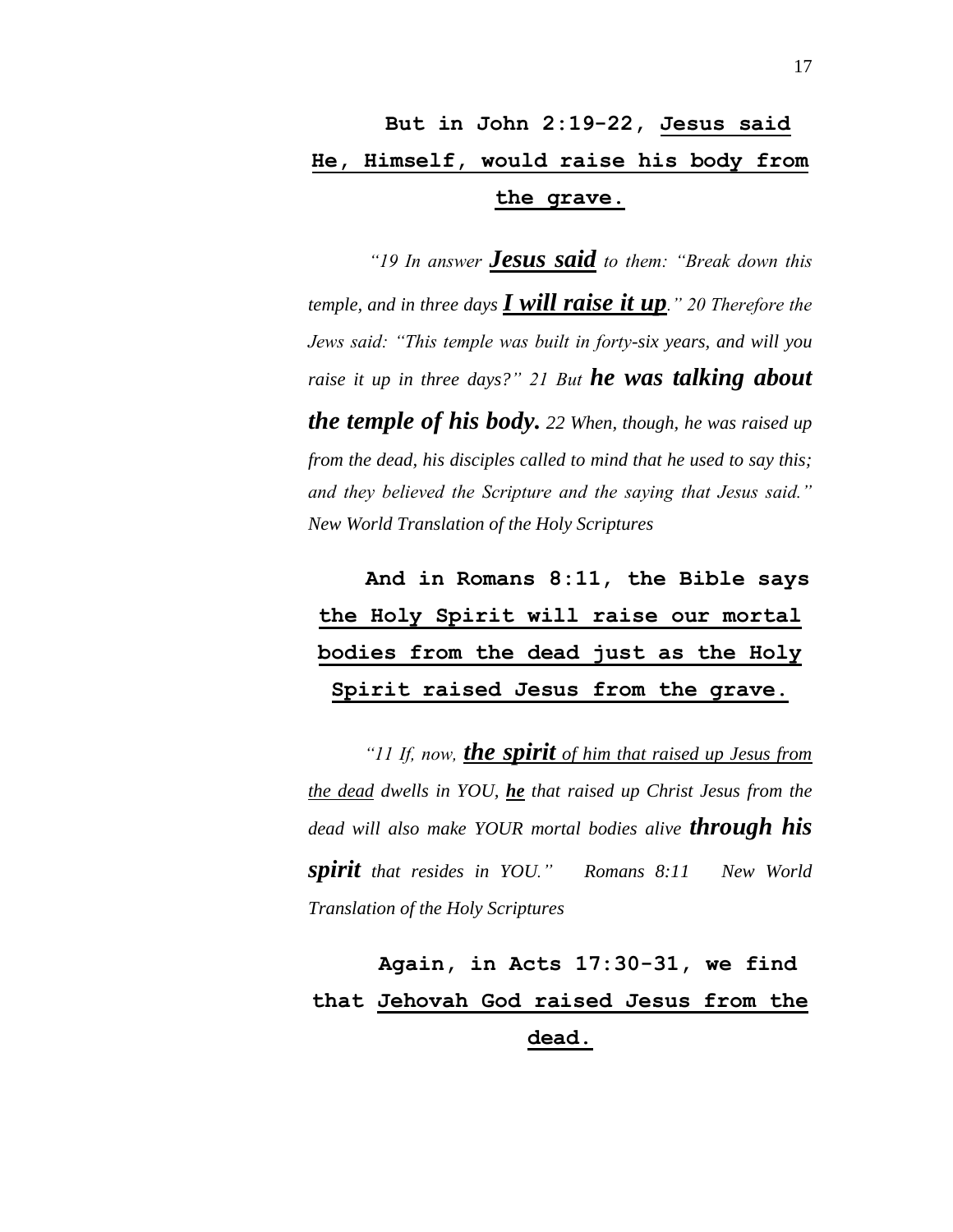*"30 True, God has overlooked the times of such ignorance, yet now he is telling mankind that they should all everywhere repent. 31 Because he has set a day in which he purposes to judge the inhabited earth in righteousness by a man whom he has appointed, and he has furnished a guarantee to all men in that he has resurrected him from the dead." Acts 17:30-31 New World Translation of the Holy Scriptures*

So, the New World Translation of the Holy Scriptures tells us **Jehovah God raised Jesus from the grave**  (Thessalonians 1:8-10 and Acts 17:30- 31), **Jesus raised Himself from the grave** (John 2:19-22) and **the Holy Spirit raised Jesus from the grave**  (Romans 8:11).

#### **How could all three be true?**

Because the New World Translation of the Holy Scriptures teaches that (1) **the Father is Jehovah God**, (2) **Jesus Christ is Jehovah God** and (3) **the Holy Spirit is Jehovah God**. The reason the members of the Kingdom Hall have not seen this before is that they have not read all of their own Bible. Just like many people in other faiths, they rely on people whom they highly respect to tell them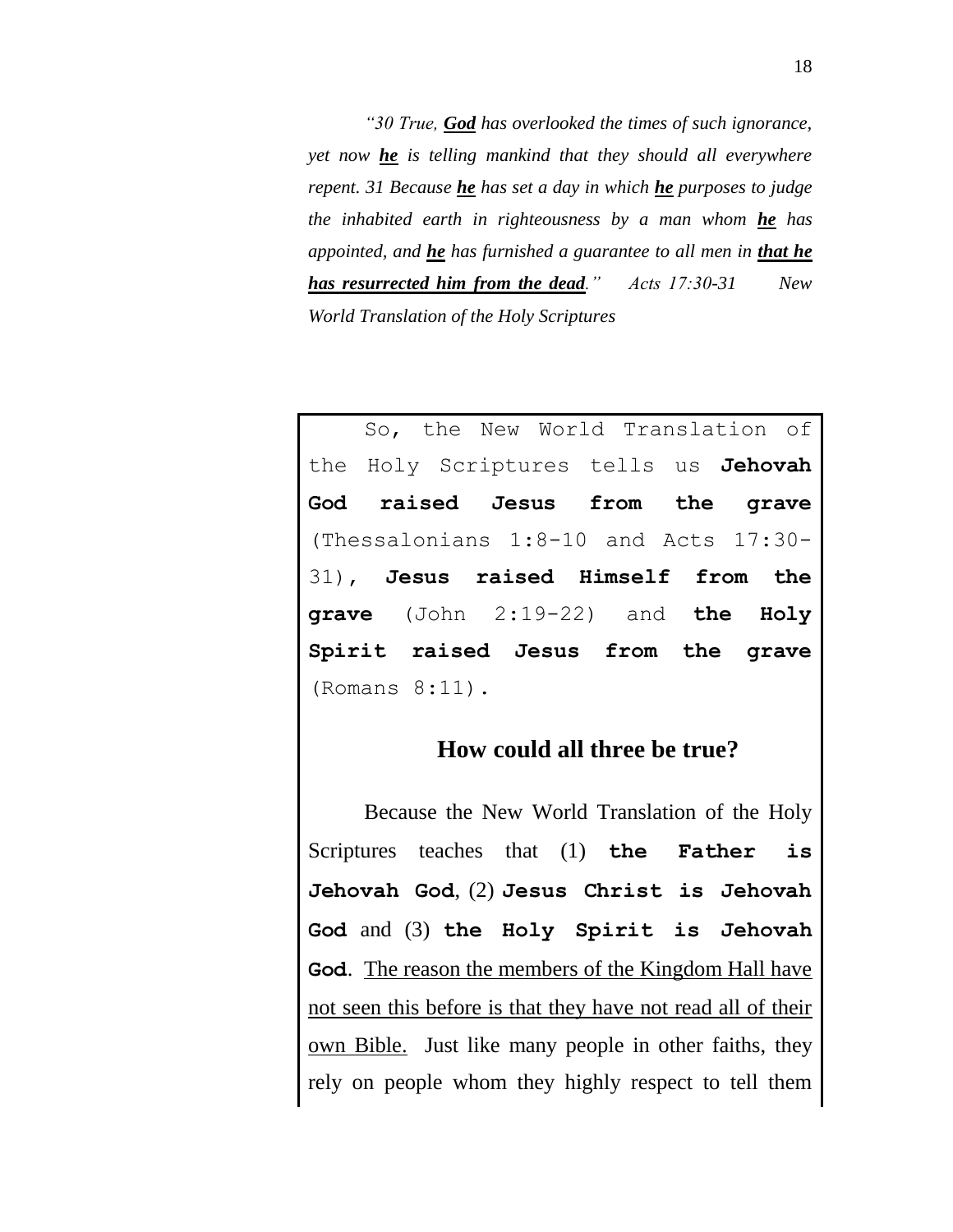what their Bible says rather than studying the scriptures **extensively** to see what God has said about the subject they would like to know about. I believe that one of the greatest compliments that God has given man was what God had recorded in Acts 17:10-11.

*"10 Immediately by night the brothers sent both Paul and Silas out to Be·roe´a, and these, upon arriving, went into the synagogue of the Jews. 11 Now the latter were more noble-minded than those in Thes·sa·lo·ni´ca, for they received the word with the greatest eagerness of mind, carefully examining the Scriptures daily as to whether these things were so." Acts 17:10-11 New World Translation of the Holy Scriptures*

*"15 Do your utmost to present yourself approved to God, a workman with nothing to be ashamed of, handling the word of the truth aright. 16 But shun empty speeches that violate what is holy; for they will advance to more and more ungodliness," 2 Timothy 2:15-16 New World Translation of the Holy Scriptures*

2- The people of the Jehovah Witness faith deny the bodily resurrection of Jesus Christ.

They say that He rose as a spirit but that His material body did not die and then live again three days and three nights after His crucifixion on Calvary (Revelation 1:17-18).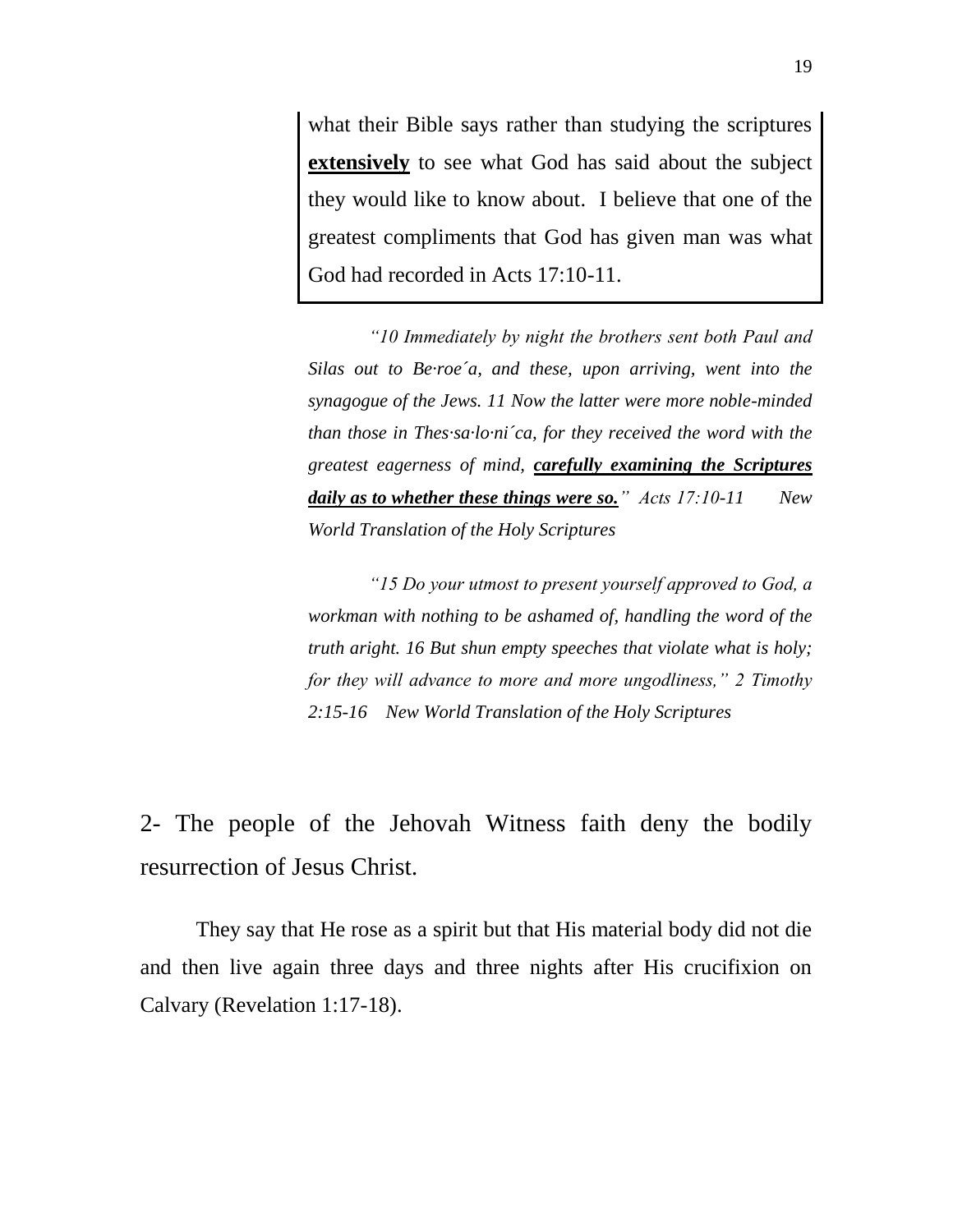The New World Translation of the Holy Scriptures tells us that Jesus Christ is the only one who has died and who, three days and three nights later, rose from the dead, never to die again.

*"38 Then as an answer to him some of the scribes and Pharisees said: "Teacher, we want to see a sign from you." 39 In reply he said to them: "A wicked and adulterous generation keeps on seeking for a sign, but no sign will be given it except the sign of Jo´nah the prophet. 40 For just as Jo´nah was in the belly of the huge fish three days and three nights, so the Son of man will be in the heart of the earth three days and three nights." Matthew 12:38-40 New World Translation of the Holy Scriptures* 

According to the New World Translation of the Holy Scriptures, Jesus Christ is the only one who has died and, three days and three nights later, rose again **with a body of flesh and bones.**

*"36 While they were speaking of these things he himself stood in their midst [[and said to them: "May YOU have peace."]] 37 But because they were terrified, and had become frightened, they were imagining they beheld a spirit. 38 So he said to them: "Why are YOU troubled, and why is it doubts come up in YOUR*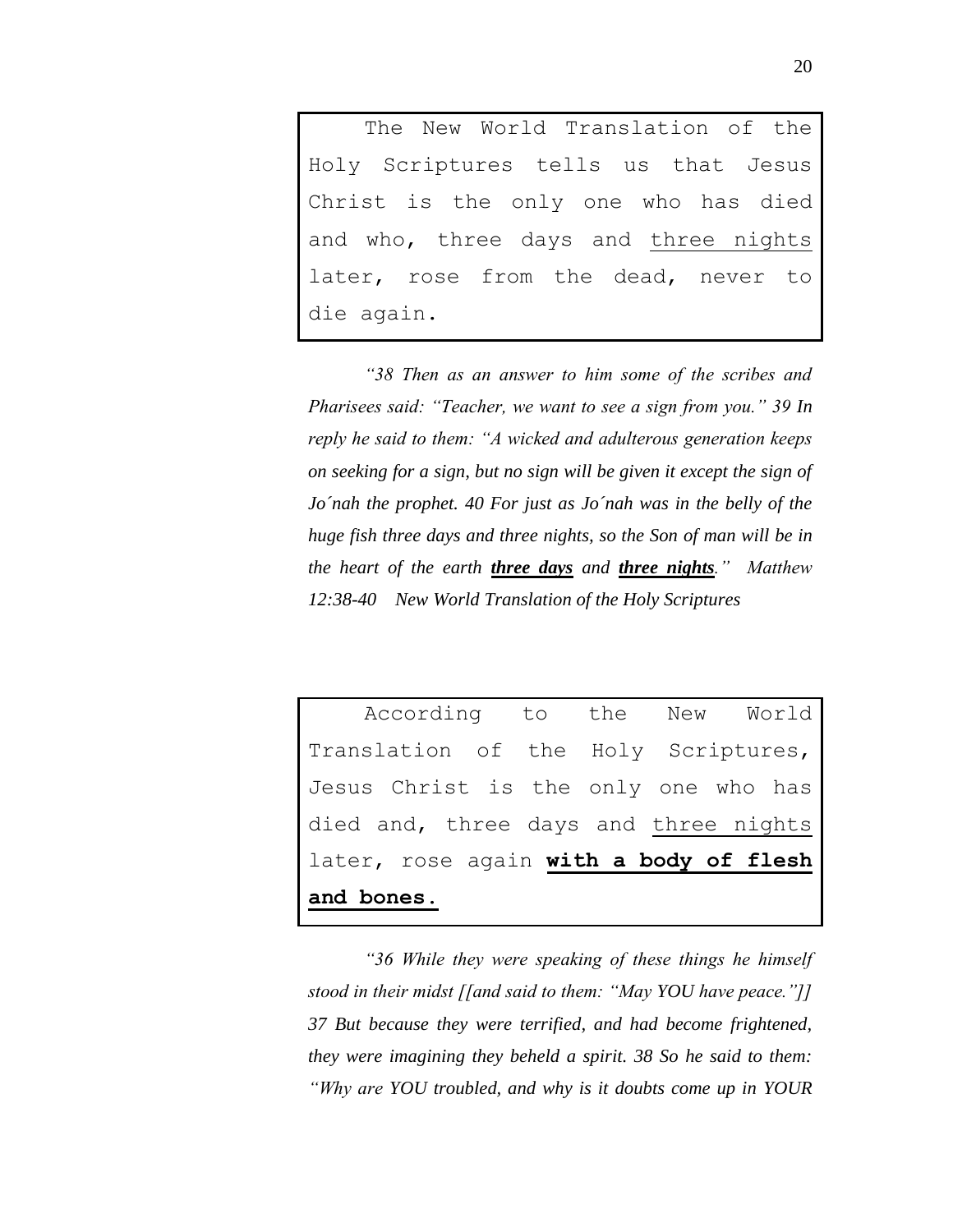*hearts? 39 See my hands and my feet, that it is I myself; feel me and see, because a spirit does not have flesh and bones just as YOU behold that I have." 40 [[And as he said this he showed them his hands and his feet.]] 41 But while they were still not believing for sheer joy and were wondering, he said to them: "Do YOU have something there to eat?" 42 And they handed him a piece of broiled fish; 43 and he took it and ate it before their eyes. Luke 24:36-43 New World Translation of the Holy Scriptures*

The New World Translation of the Holy Scriptures tells us that Jesus Christ is the only one who has died and three days and three nights later rose again **with a body could be seen and could be touched**. In the scripture printed above (Luke 24:36- 43), Jesus invited His disciples to touch His resurrected body. We also find in John 20:24-29 that Jesus Christ had a resurrected body that could be **seen and touched**.

*"24 But Thomas, one of the twelve, who was called The Twin, was not with them when Jesus came. 25 Consequently the other disciples would say to him: "We have seen the Lord!" But he said to them: "Unless I see in his hands the print of the nails and stick my finger into the print of the nails and stick my hand into his side, I will certainly not believe."*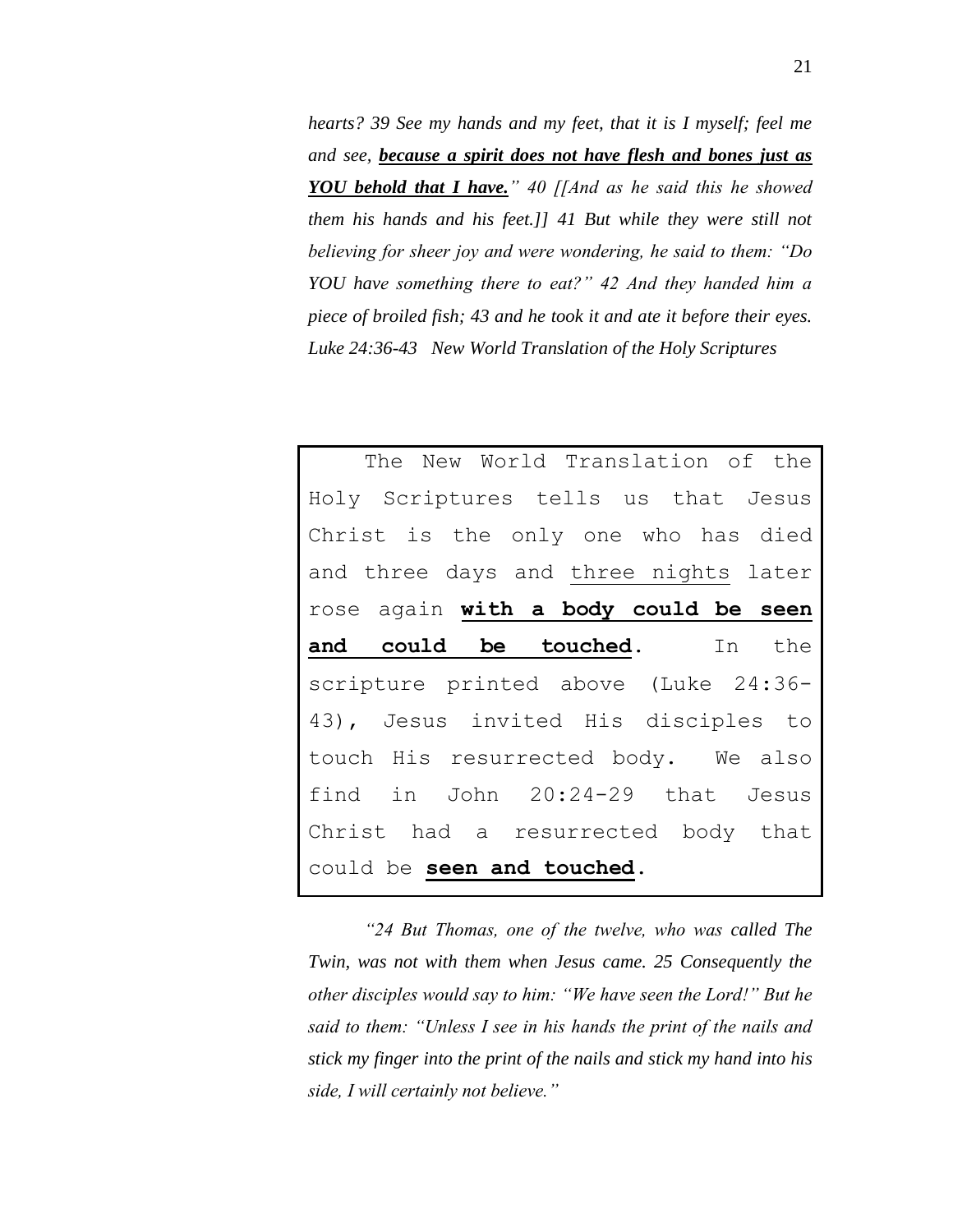*26 Well, eight days later his disciples were again indoors, and Thomas with them. Jesus came, although the doors were locked, and he stood in their midst and said: "May YOU have peace." 27 Next he said to Thomas: "Put your finger here, and see my hands, and take your hand and stick it into my side, and stop being unbelieving but become believing." 28 In answer Thomas said to him: "My Lord and my God!" 29 Jesus said to him: "Because you have seen me have you believed? Happy are those who do not see and yet believe." John 20:24-29 New World Translation of the Holy Scriptures*

3- The people of the Jehovah Witness faith deny the immortality of the soul.

|                                        |  | But according to the New World |  |  |
|----------------------------------------|--|--------------------------------|--|--|
| Translation of the Holy Scriptures,    |  |                                |  |  |
| both humans and fallen angels who will |  |                                |  |  |
| be cast into the Lake of Fire and      |  |                                |  |  |
| Sulphur have immortality and will be   |  |                                |  |  |
| tormented day and night forever and    |  |                                |  |  |
| ever.                                  |  |                                |  |  |

*"10 And the Devil who was misleading them was hurled into the lake of fire and sulphur, where both the wild beast and the false prophet [already were]; and they will be tormented day and night forever and ever." Revelation 20:10 New World Translation of the Holy Scriptures*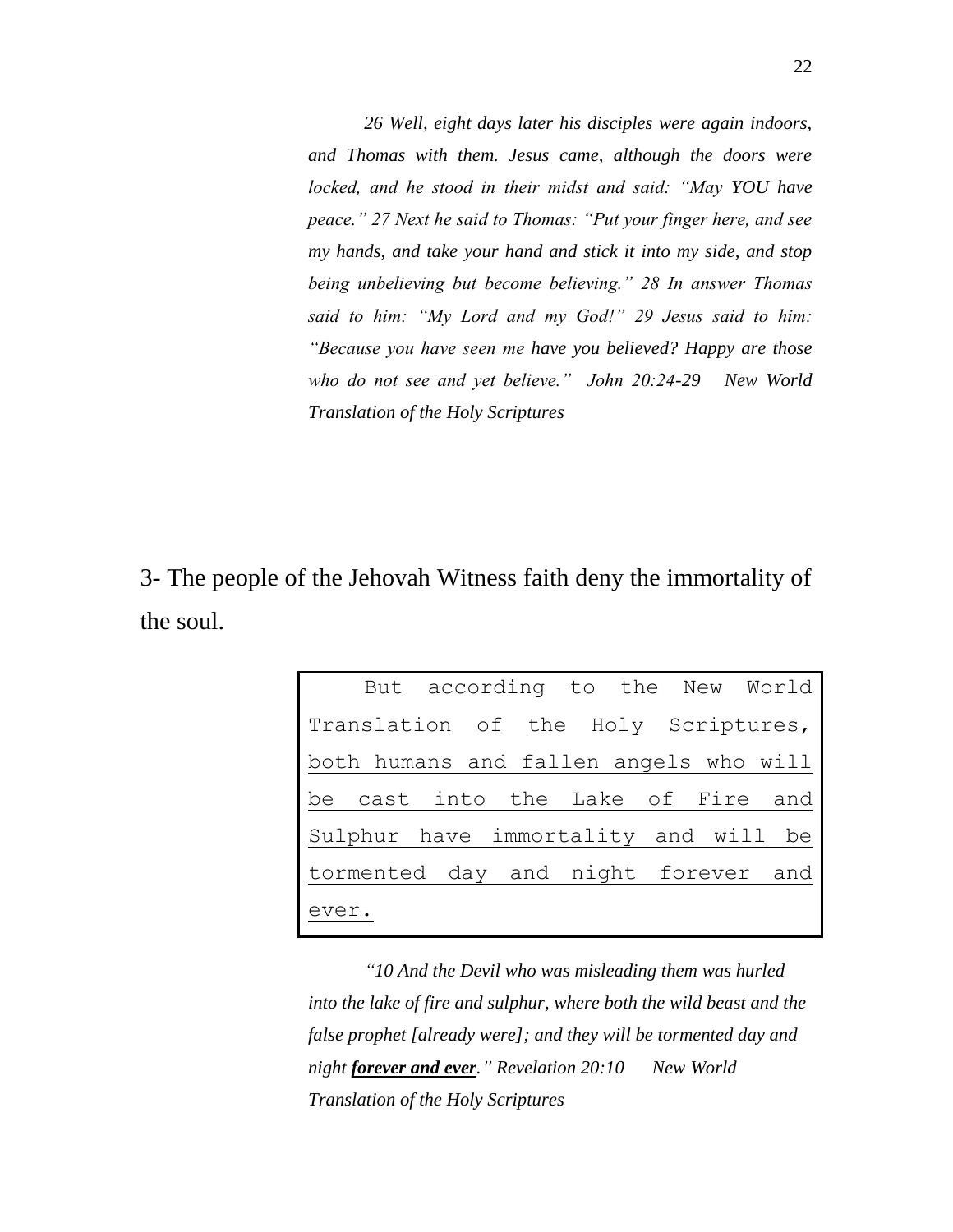*"11 And I saw a great white throne and the one seated on it. From before him the earth and the heaven fled away, and no place was found for them. 12 And I saw the dead, the great and the small, standing before the throne, and scrolls were opened. But another scroll was opened; it is the scroll of life. And the dead were judged out of those things written in the scrolls according to their deeds. 13 And the sea gave up those dead in it, and death and Ha´des gave up those dead in them, and they were judged individually according to their deeds. 14 And death and Ha´des were hurled into the lake of fire. This means the second death, the lake of fire. 15 Furthermore, whoever was not found written in the book of life was hurled into the lake of fire." Revelation 20:11-15 New World Translation of the Holy Scriptures*

It is important for us to recognize that every human being has both a physical body (an outer body) and a spiritual body (an inner body).

*"The word of Jehovah concerning Israel," is the utterance of Jehovah, the One who is stretching out [the] heavens and laying the foundation of [the] earth and forming the spirit of man inside him." Zechariah 12:1 New World Translation of the Holy Scriptures*

*"44 It is sown a physical body, it is raised up a spiritual body. If there is a physical body, there is also a spiritual one. "1 Corinthians 15:44 New World Translation of the Holy Scriptures*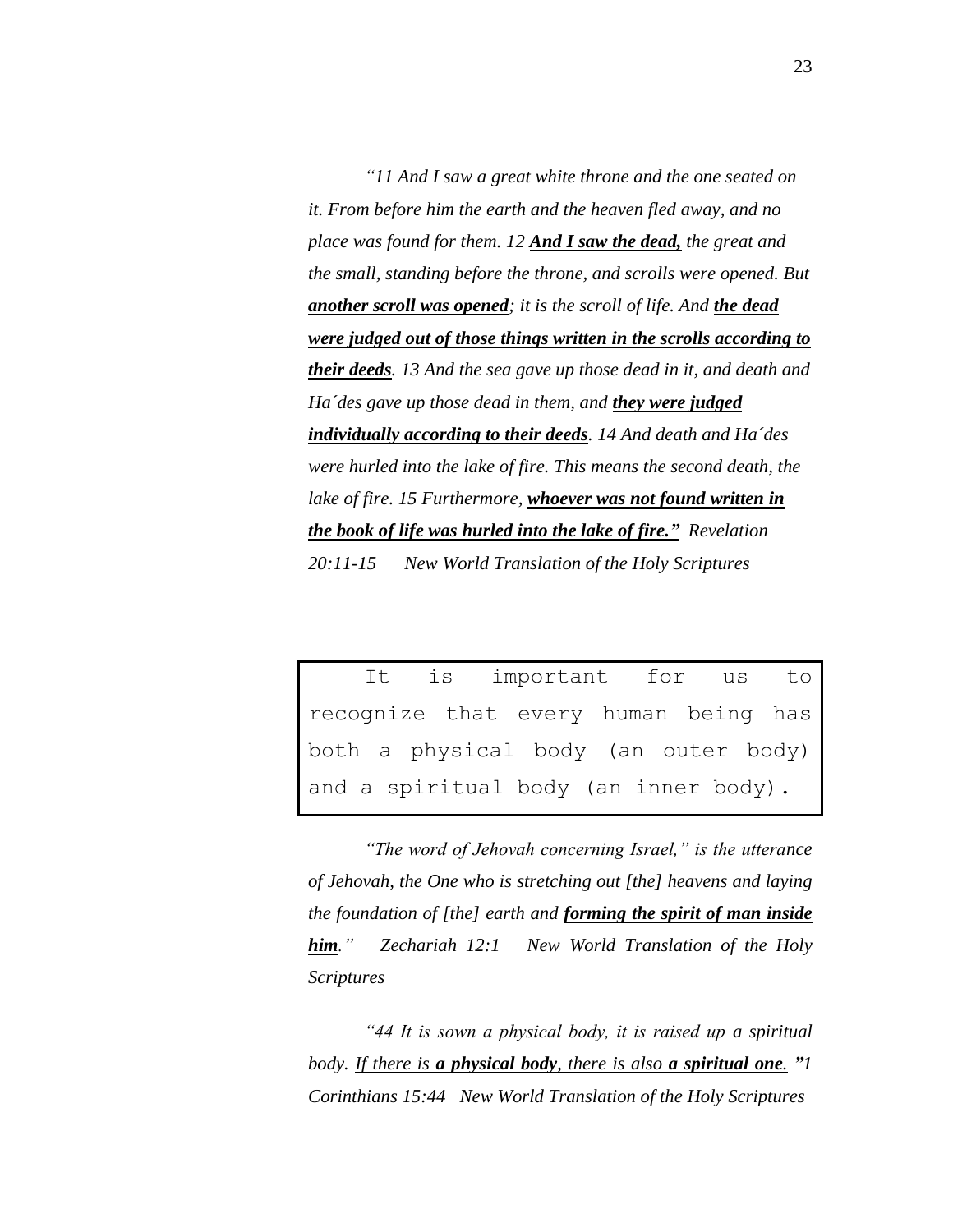*"19 But he said to her: "Give me your son." Then he took him from her bosom and carried him up to the roof chamber, where he was dwelling, and laid him upon his own couch. 20 And he began calling to Jehovah and saying: "O Jehovah my God, is it also upon the widow with whom I am residing as an alien that you must bring injury by putting her son to death?" 21 And he proceeded to stretch himself upon the child three times and call to Jehovah and say: "O Jehovah my God, please, cause the soul of this child to come back within him." 22 Finally Jehovah listened to E·li´jah's voice, so that the soul of the child came back within him and he came to life." 1 Kings 17:19-22 New World Translation of the Holy Scriptures*

*"59 And they went on casting stones at Stephen as he made appeal and said: "Lord Jesus, receive my spirit." 60 Then, bending his knees, he cried out with a strong voice: "Jehovah, do not charge this sin against them." And after saying this he fell asleep [in death]." Acts 7:59-60 New World Translation of the Holy Scriptures*

| According to the New World             |  |  |
|----------------------------------------|--|--|
| Translation of the Holy Scriptures,    |  |  |
| whoever was not found written in the   |  |  |
| Book of Life will be hurled into the   |  |  |
| Lake of Fire (Revelation 20:11-15).    |  |  |
| According to Revelation 20:10, the     |  |  |
| purpose of the Lake of Fire will be to |  |  |
| torment those who have been cast into  |  |  |
| it day and night, forever and ever. In |  |  |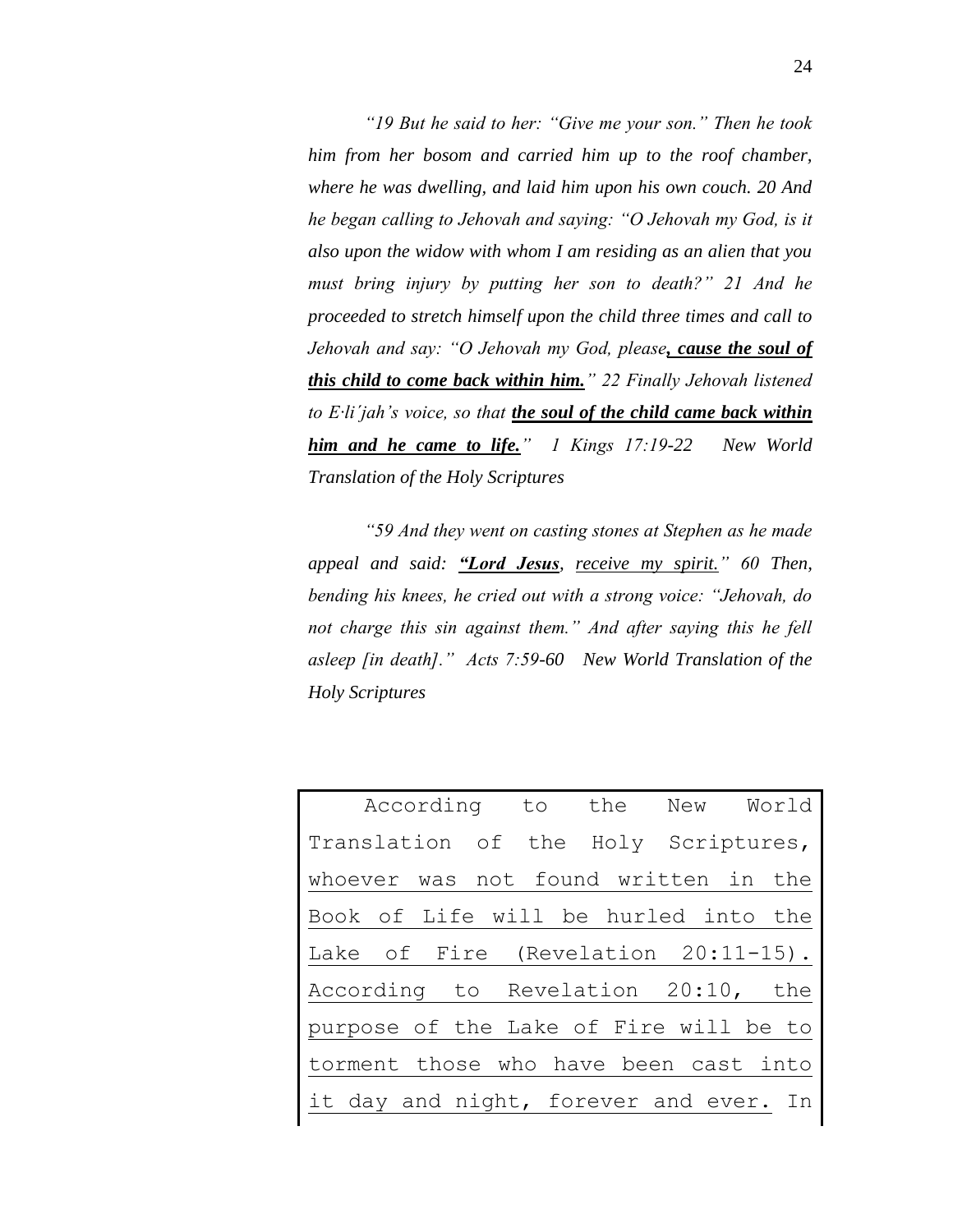order to be tormented day and night, Jehovah God will give their outer body immortality. Otherwise, they would just be annihilated as soon as they are hurled into the Lake of Fire and would cease to exist so they would not be tormented day and night (Revelation  $20:11-14$ .

Do You Believe That Jehovah God Can Give The Outer Body Of A Lost Person Immortality If He Chooses To?

When our physical body dies, we are separated from those who are still alive on this earth. When the spiritual body of someone who has **not** asked Jesus Christ to pay their sin debt dies, they are separated from the Living God. When the New World Translation of the Holy Scriptures tells us that the soul of a lost person will die because of sin (Ezekiel 18:4), it means that the spiritual body of a lost person will be separated from Jehovah God forever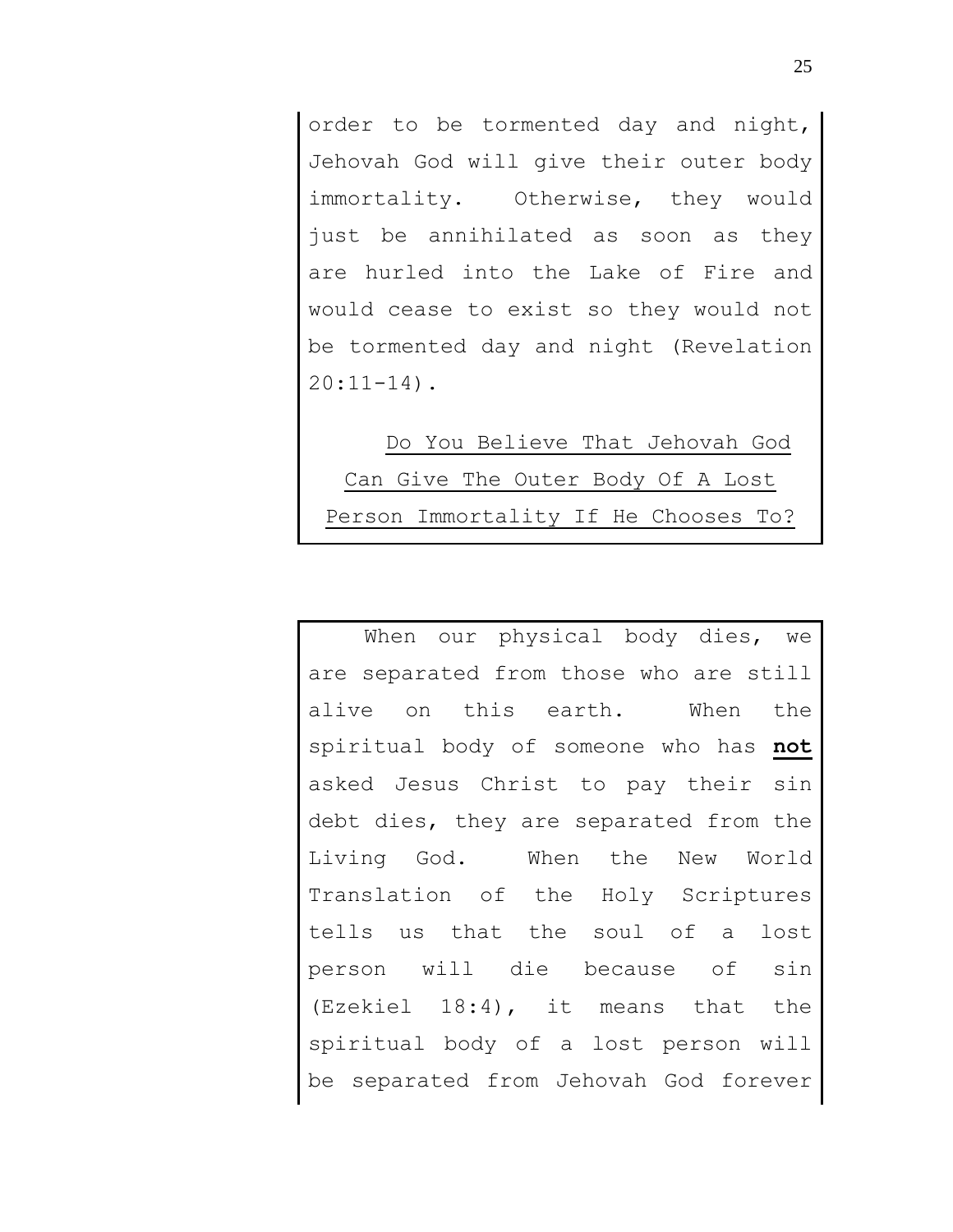and ever if their material body dies before they ask Jesus Christ to be their Savior.

Isaiah 14:9-17 describes the moment that Satan (Lucifer) shall be thrown into Sheol (the place of the departed dead). The New World Translation of the Holy Scriptures tells us that the name of the compartment in Sheol that he will be thrown into is called "Tartarus". The other compartment that is there now, of course, is called "Paradise" (Luke 23:39-43; 2 Corinthians 12:1-4). According to 2 Corinthians 12:1-4, Paradise is a different place from the Third Heaven just as Tartarus is a different place from Paradise.

*4 Certainly if God did not hold back from punishing the angels that sinned, but, by throwing them into Tar´ta·rus, delivered them to pits of dense darkness to be reserved for judgment; 5 and he did not hold back from punishing an ancient world, but kept Noah, a preacher of righteousness, safe with seven others when he brought a deluge upon a world of ungodly people; 6 and by reducing the cities Sod´om and Go·mor´rah to ashes he*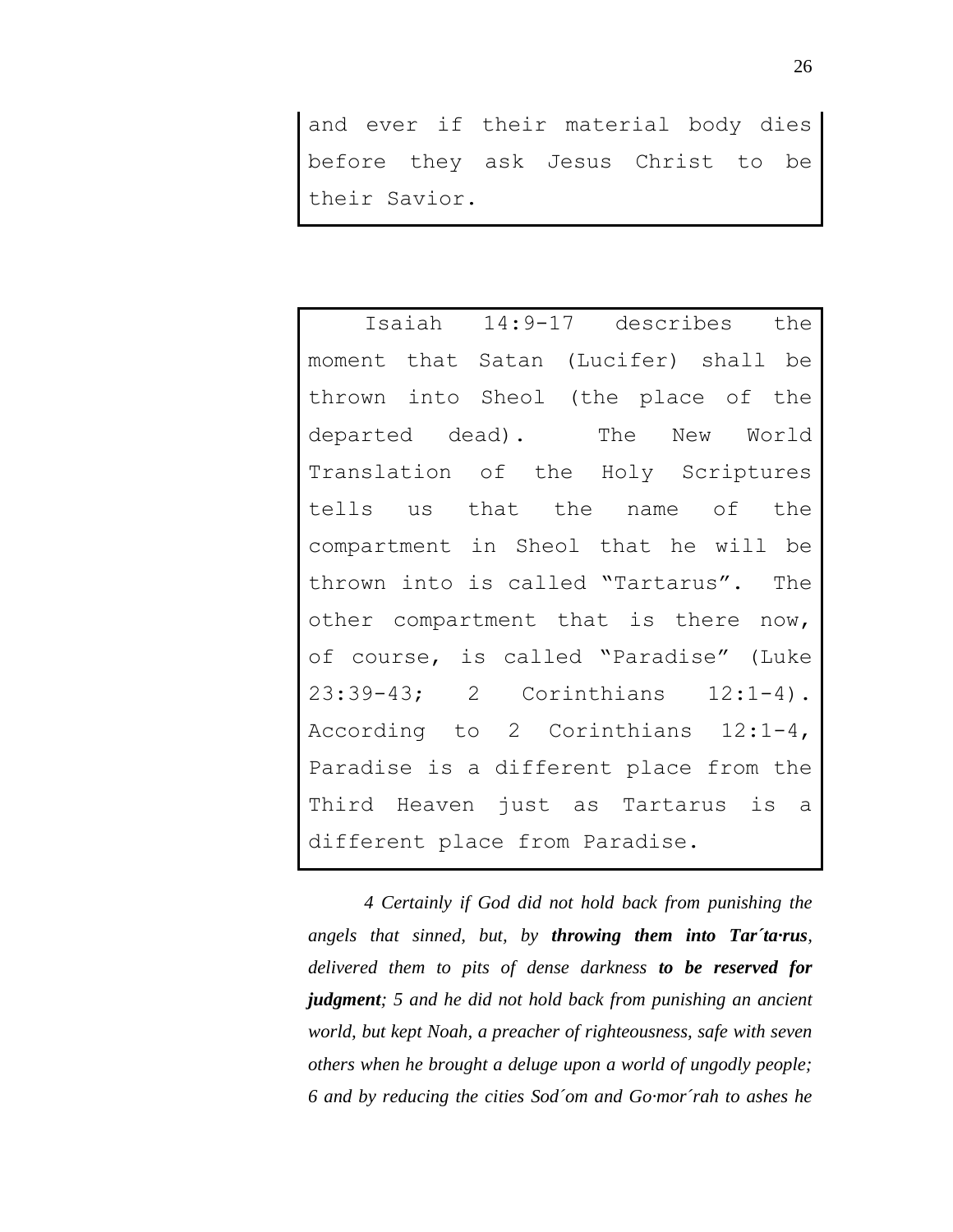*condemned them, setting a pattern for ungodly persons of things to come; 7 and he delivered righteous Lot, who was greatly distressed by the indulgence of the law-defying people in loose conduct— 8 for that righteous man by what he saw and heard while dwelling among them from day to day was tormenting his righteous soul by reason of their lawless deeds— 9 Jehovah knows how to deliver people of godly devotion out of trial, but to reserve unrighteous people for the day of judgment to be cut off, 10 especially, however, those who go on after flesh with the desire to defile [it] and who look down on lordship. 2 Peter 2:4-10 New World Translation of the Holy Scriptures*

One of these days the unrighteous will be cut off from the presence of Jehovah God when they are thrown into the Lake of Fire and Brimstone where they will pay their sin debt for eternity. Death means separation.

 Isaiah records that those who have died without Christ as their Savior will comment on Satan (Lucifer) being thrown into Tartarus with them.

*"9 "Even She´ol underneath has become agitated at you in order to meet you on coming in. At you it has awakened those*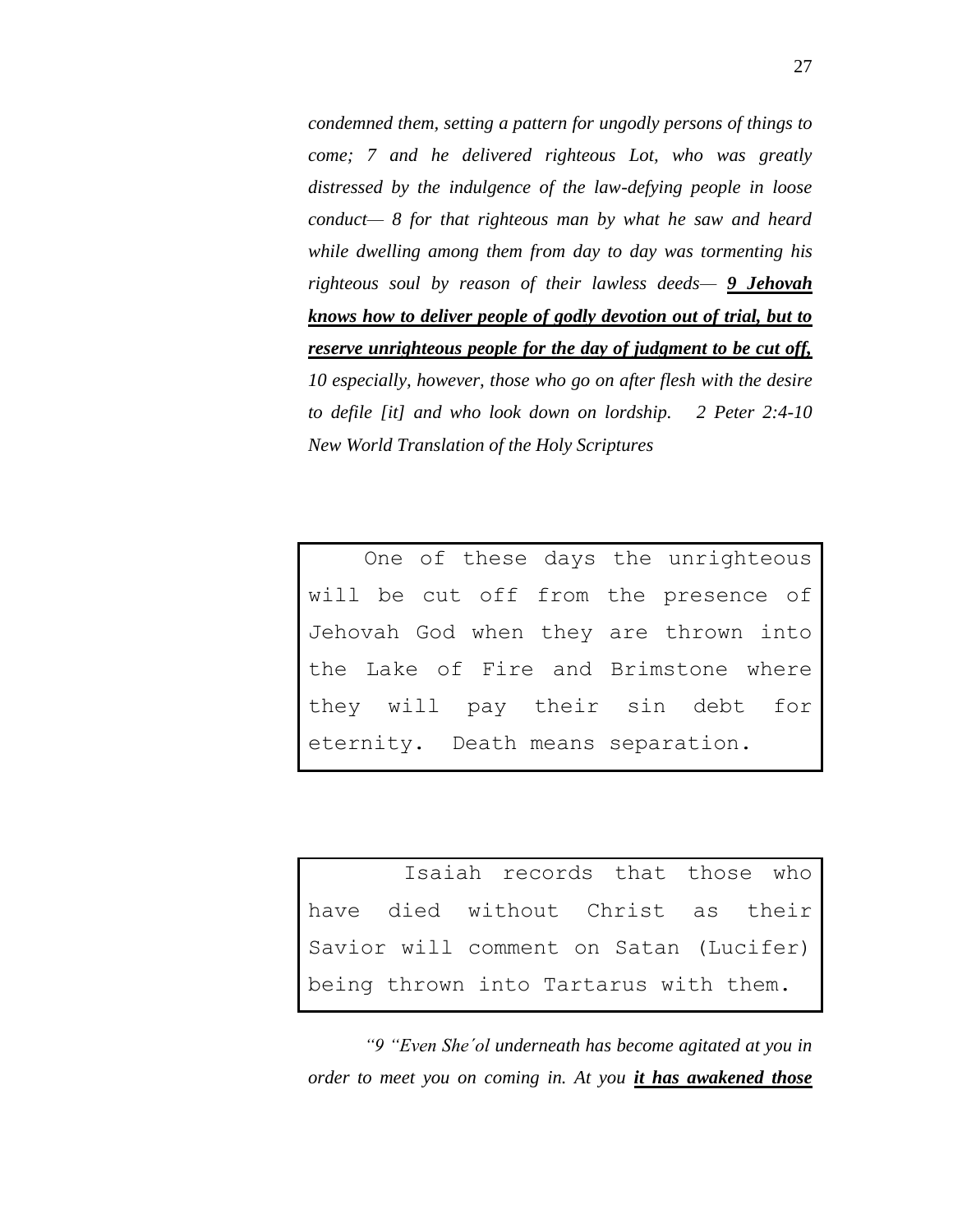*impotent in death, all the goatlike leaders of the earth. It has made all the kings of the nations get up from their thrones. 10 All of them speak up and say to you, 'Have you yourself also been made weak like us? Is it to us that you have been made comparable? 11 Down to She´ol your pride has been brought, the din of your stringed instruments. Beneath you, maggots are spread out as a couch; and worms are your covering.'* 

*12 "O how you have fallen from heaven, you shining one, son of the dawn! How you have been cut down to the earth, you who were disabling the nations! 13 As for you, you have said in your heart, 'To the heavens I shall go up. Above the stars of God I shall lift up my throne, and I shall sit down upon the mountain of meeting, in the remotest parts of the north. 14 I shall go up above the high places of the clouds; I shall make myself resemble the Most High.'* 

*15 "However, down to She´ol you will be brought, to the remotest parts of the pit. 16 Those seeing you will gaze even at you; they will give close examination even to you, [saying,] 'Is this the man that was agitating the earth, that was making kingdoms rock, 17 that made the productive land like the wilderness and that overthrew its very cities, that did not open the way homeward even for his prisoners?'" Isaiah 14:9-17 New World Translation of the Holy Scriptures*

Please remember that God told us that the Devil and his angels are going to be cast into the Lake of Fire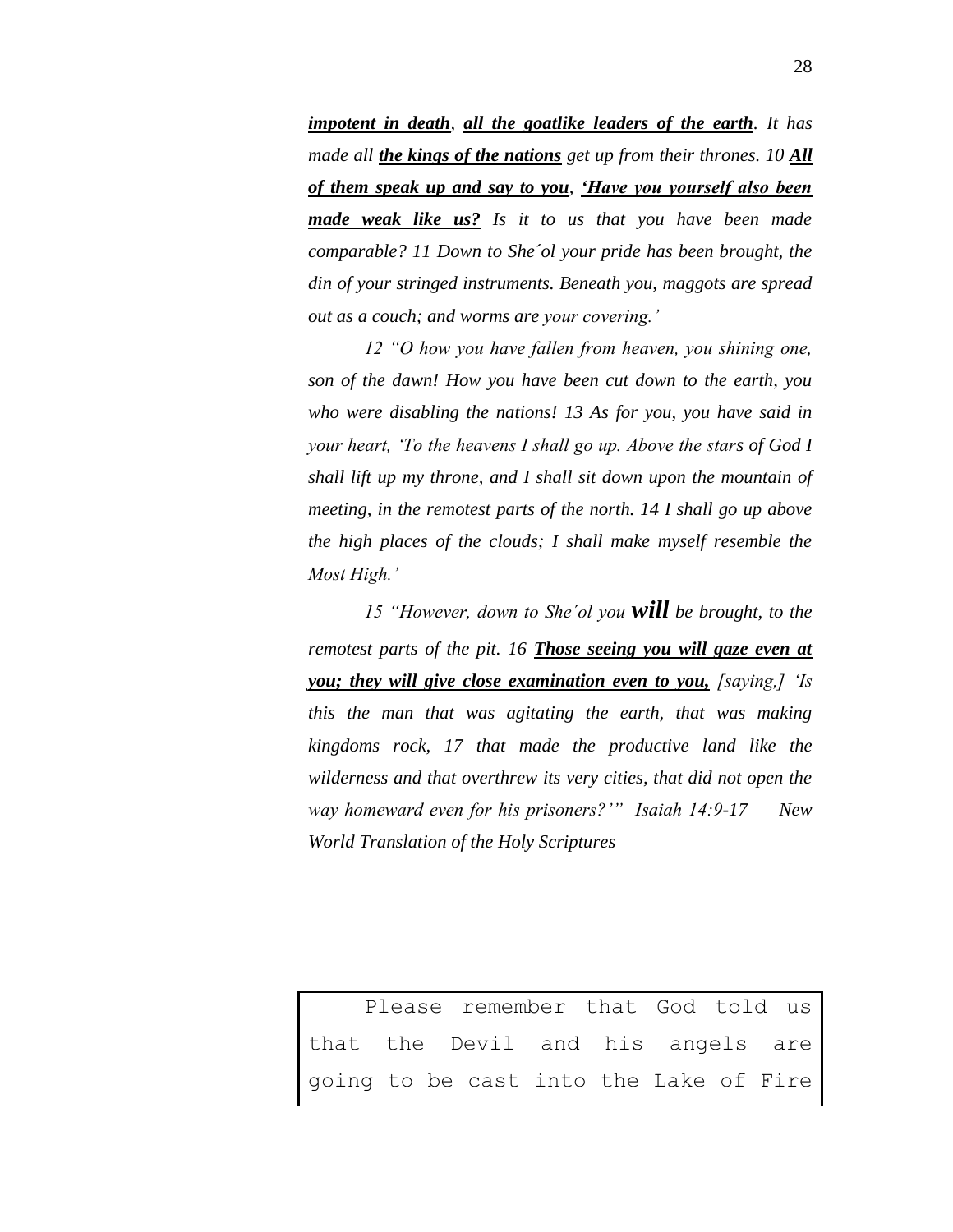where they will be tormented day and night forever and ever. The cursed lost will also be cast into the Lake of Fire where they will be tormented day and night forever and ever.

*10 And the Devil who was misleading them was hurled into the lake of fire and sulphur, where both the wild beast and the false prophet [already were]; and they will be tormented day and night forever and ever. Revelation 20:10 New World Translation of the Holy Scriptures*

*37 Then the righteous ones will answer him with the words, 'Lord, when did we see you hungry and feed you, or thirsty, and give you something to drink? 38 When did we see you a stranger and receive you hospitably, or naked, and clothe you? 39 When did we see you sick or in prison and go to you?' 40 And in reply the king will say to them, 'Truly I say to YOU, To the extent that YOU did it to one of the least of these my brothers, YOU did it to me.' 41 "Then he will say, in turn, to those on his left, 'Be on YOUR way from me, YOU who have been cursed, into the* **everlasting** 

**fire** *prepared for the Devil and his angels.* Matthew 25:37-41 *New World Translation of the Holy Scriptures*

*6 This takes into account that it is righteous on God's part to repay tribulation to those who make tribulation for YOU, 7 but, to YOU who suffer tribulation, relief along with us at the revelation of the Lord Jesus from heaven with his powerful angels 8 in a flaming fire, as he brings vengeance upon those who do not*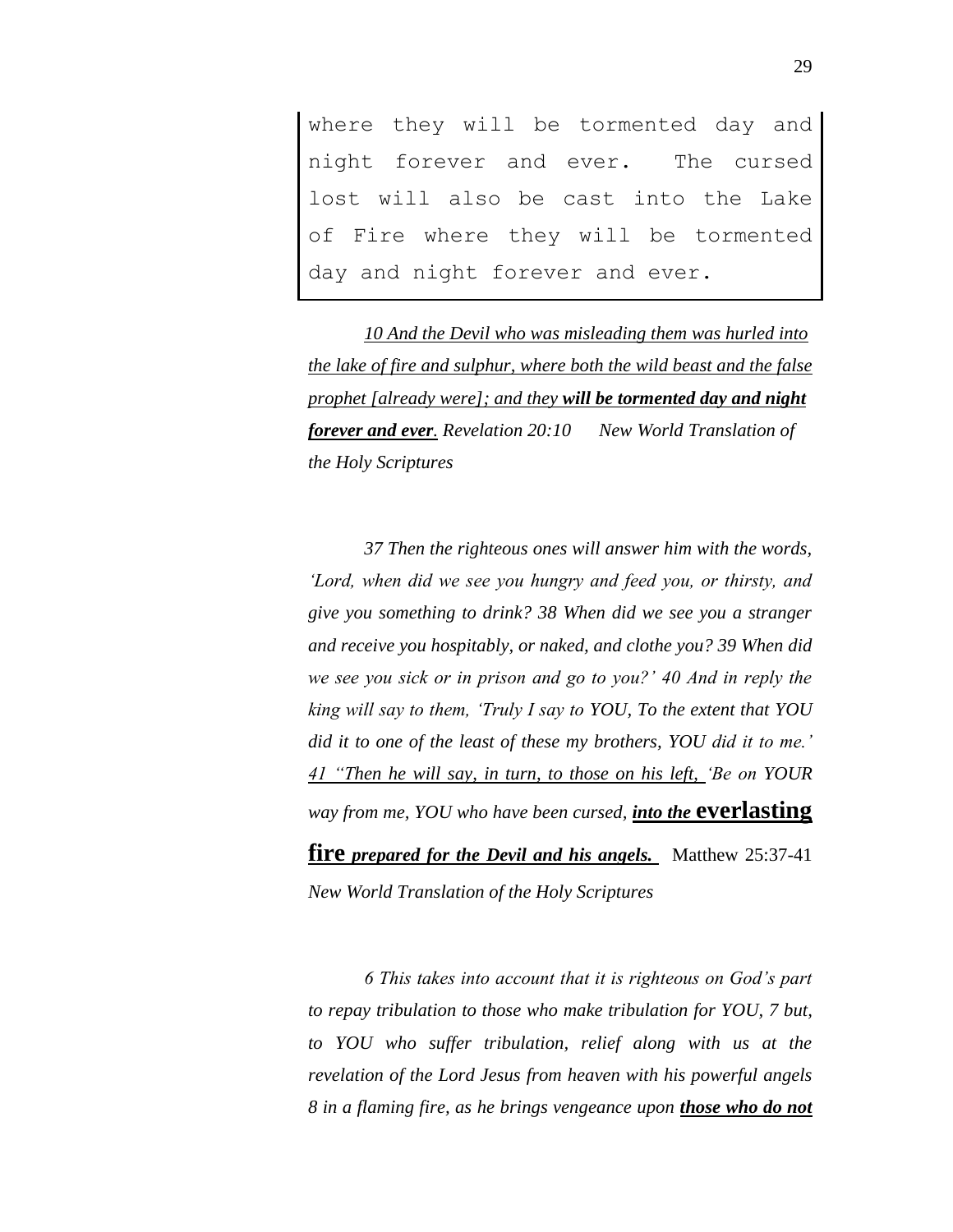*know God and those who do not obey the good news about our Lord Jesus. 9 These very ones will undergo the judicial punishment of* **everlasting destruction** *from before the Lord and from the glory of his strength, 10 at the time he comes to be glorified in connection with his holy ones and to be regarded in that day with wonder in connection with all those who exercised faith, because the witness we gave met with faith among YOU. 2 Thessalonians 1:6-10 New World Translation of the Holy Scriptures*

5- The people of the Jehovah Witness faith deny that the atoning blood of Jesus Christ is the finish work of Christ for our salvation.

> *"18 For YOU know that it was not with corruptible things, with silver or gold, that YOU were delivered from YOUR fruitless form of conduct received by tradition from YOUR forefathers. 19 but it was with precious blood, like that of an unblemished and spotless lamb, even Christ's. 20 True, he was foreknown before the founding of the world, but he was made manifest at the end of the times for the sake of YOU 21 who through him are believers in God, the one who raised him up from the dead and gave him glory; so that YOUR faith and hope might be in God." 1 Peter 1:18- 21 New World Translation of the Holy Scriptures*

6- The people of the Jehovah Witness faith deny the White Throne Judgment.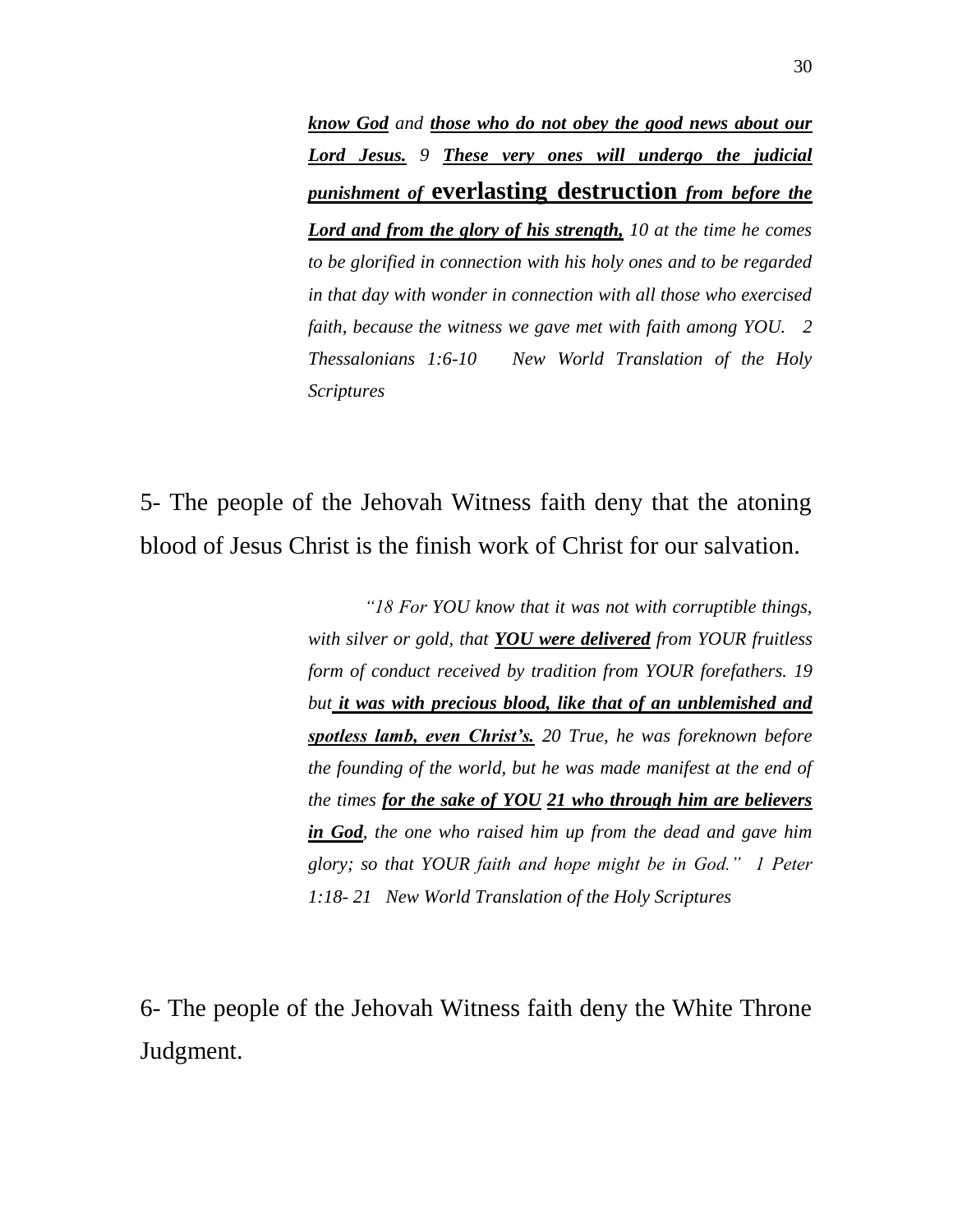They believe that the lost will just be annihilated and will go out of existence. They deny that there will be a time when everyone who has not asked Jesus Christ to pay their sin debt will have their sins reviewed and will learn of their condemnation. They deny that there is a place of everlasting torments (the Lake of Fire and Sulphur) where unrepentant sinners must pay their own sin debt through eternity

#### But that is not what their Bible teaches.

*"10 And the Devil who was misleading them was hurled into the lake of fire and sulphur, where both the wild beast and the false prophet [already were]; and they will be tormented day and night forever and ever. 11 And I saw a great white throne and the one seated on it. From before him the earth and the heaven fled away, and no place was found for them. 12 And I saw the dead, the great and the small, standing before the throne, and scrolls were opened. But another scroll was opened; it is the scroll of life. And the dead were judged out of those things written in the scrolls according to their deeds. 13 And the sea gave up those dead in it, and death and Ha´des gave up those dead in them, and they were judged individually according to their deeds. 14 And death and Ha´des were hurled into the lake of fire. This means the second death, the lake of fire. 15 Furthermore, whoever was not found written in the book of life was hurled into the lake of fire." New World Translation of the Holy Scriptures*

**To help them understand their need for a Savior, you might want to ask them the following questions.**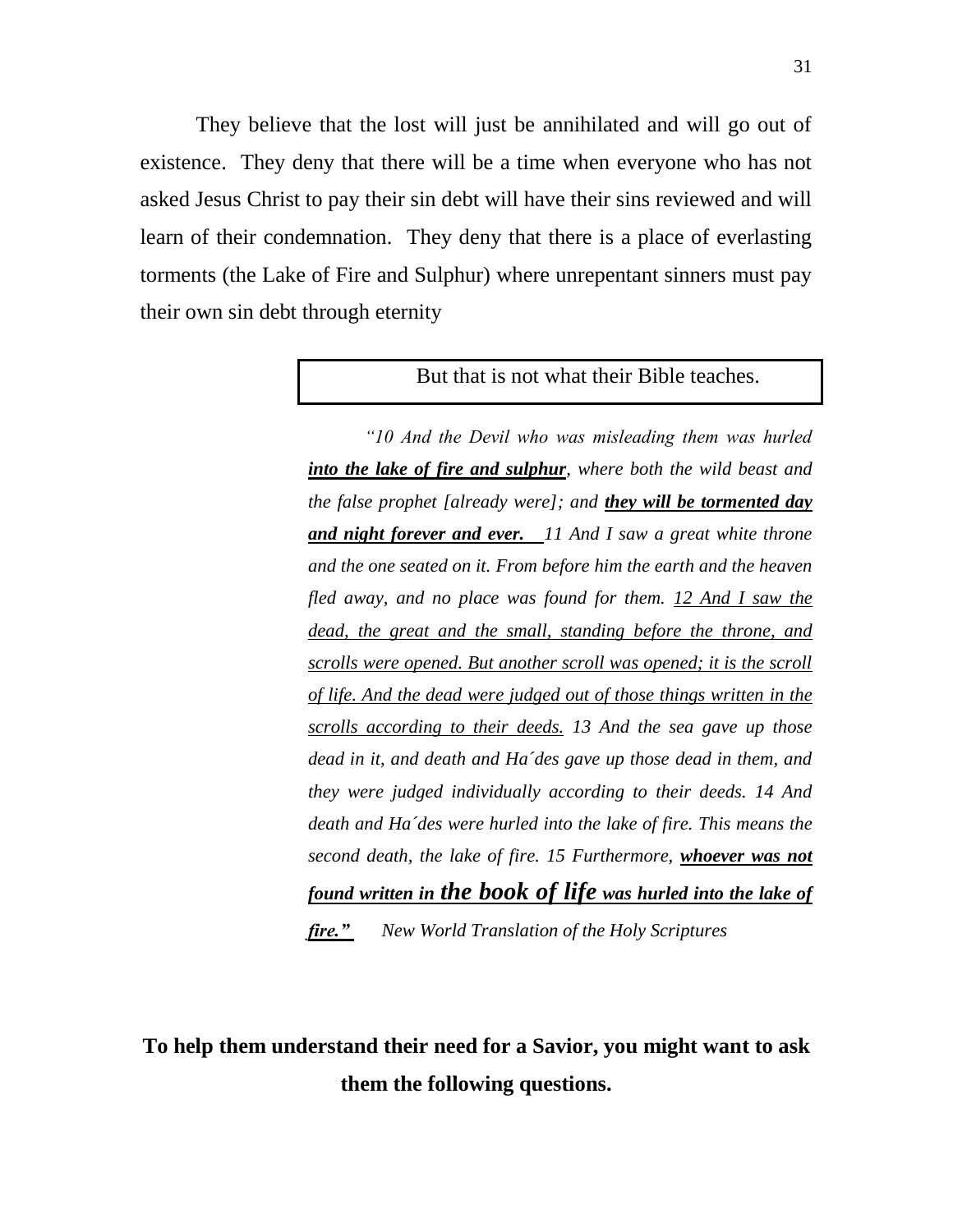**1**- If you believe a lost person will to be annihilated and go out of existence, would you like to live on the New Earth (Revelation chapters 21 and 22) through eternity or would you prefer to be annihilated and go out of existence?

**2**-What does the New World Translation of the Holy Scriptures teach must be done in order for you to live on the New Earth through eternity?

**3**- The New World Translation of the Holy Scriptures teaches a person must have their name recorded in the Book of Life in order to escape being thrown into the Lake of Fire where they will be tormented day and night forever and ever. What does the New World Translation of the Holy Scriptures teach must be done in order for you to have your name recorded in the Book of Life?

> **A**- The New World Translation of the Holy Scriptures teaches that every one of us has sinned. *"23 For all have sinned and fall short of the glory of God," Romans 3:23 New World Translation of the Holy Scriptures*

> **B**- The New World Translation of the Holy Scriptures teaches that the sins we have committed must be paid for because Jehovah God considers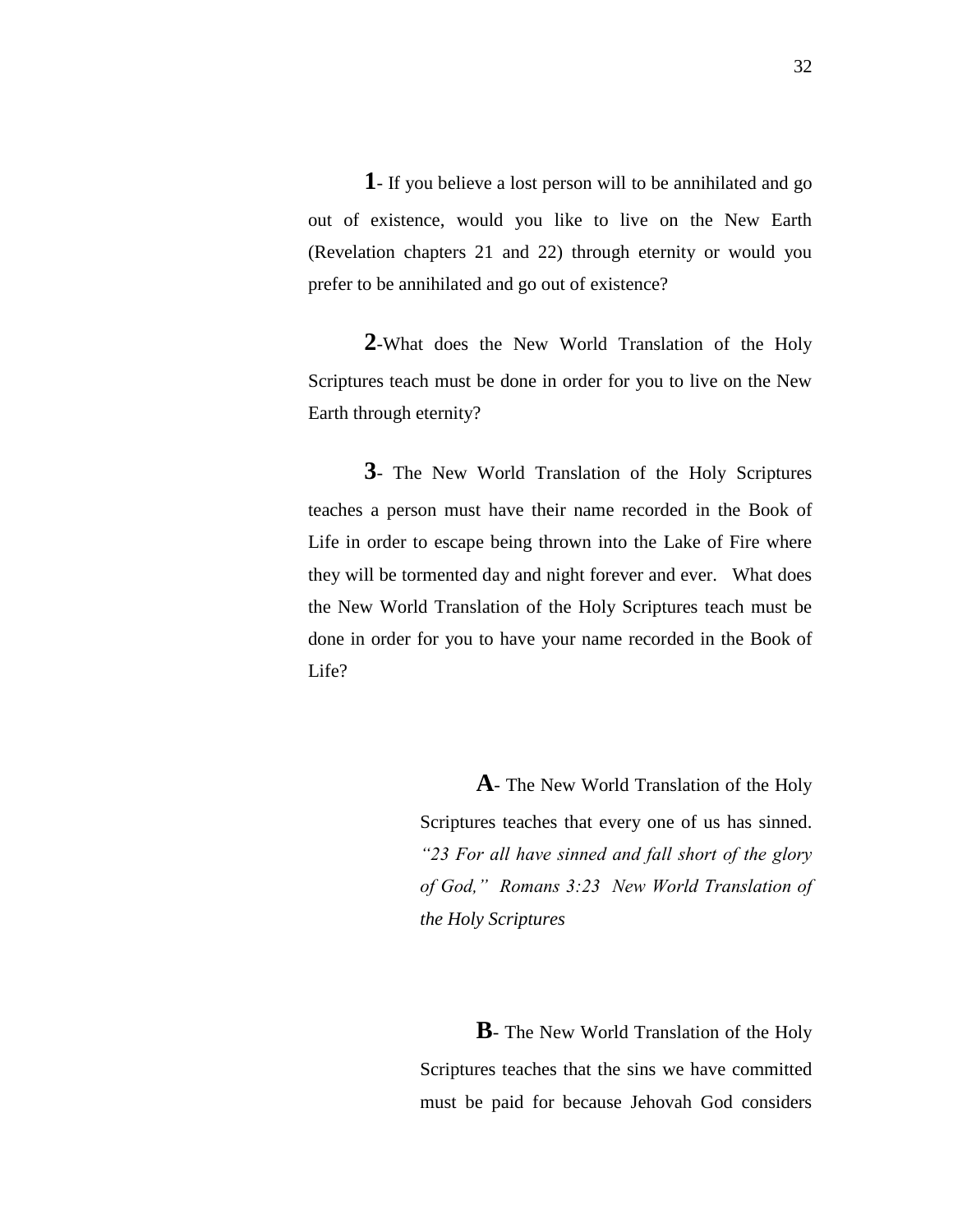them a debt. *"23 For the wages sin pays is death, but the gift God gives is everlasting life by Christ Jesus our Lord.." Romans 6:23 New World Translation of the Holy Scriptures*

**C**- The New World Translation of the Holy Scriptures teaches that Jehovah God views our acts of righteousness and our good works as filthy rags and we certainly cannot pay our sin debt with filthy rags. *"6 And we become like someone unclean, all of us, and all our acts of righteousness are like a garment for periods of menstruation; and we shall fade away like leafage, all of us, and our errors themselves will carry us away just like a wind.." Isaiah 64:6 New World Translation of the Holy Scriptures*

**D**- The New World Translation of the Holy Scriptures teaches that we can request that the sacrifice of Jesus Christ pay our sin debt so that we will not have to pay the debt our self.

*"1 Who has put faith in the thing heard by us? And as for the arm of Jehovah, to whom has it been revealed? 2 And he will come up like a twig before one, and like a root out of waterless land. No stately form does he have, nor any splendor; and when we shall see him, there is not the appearance*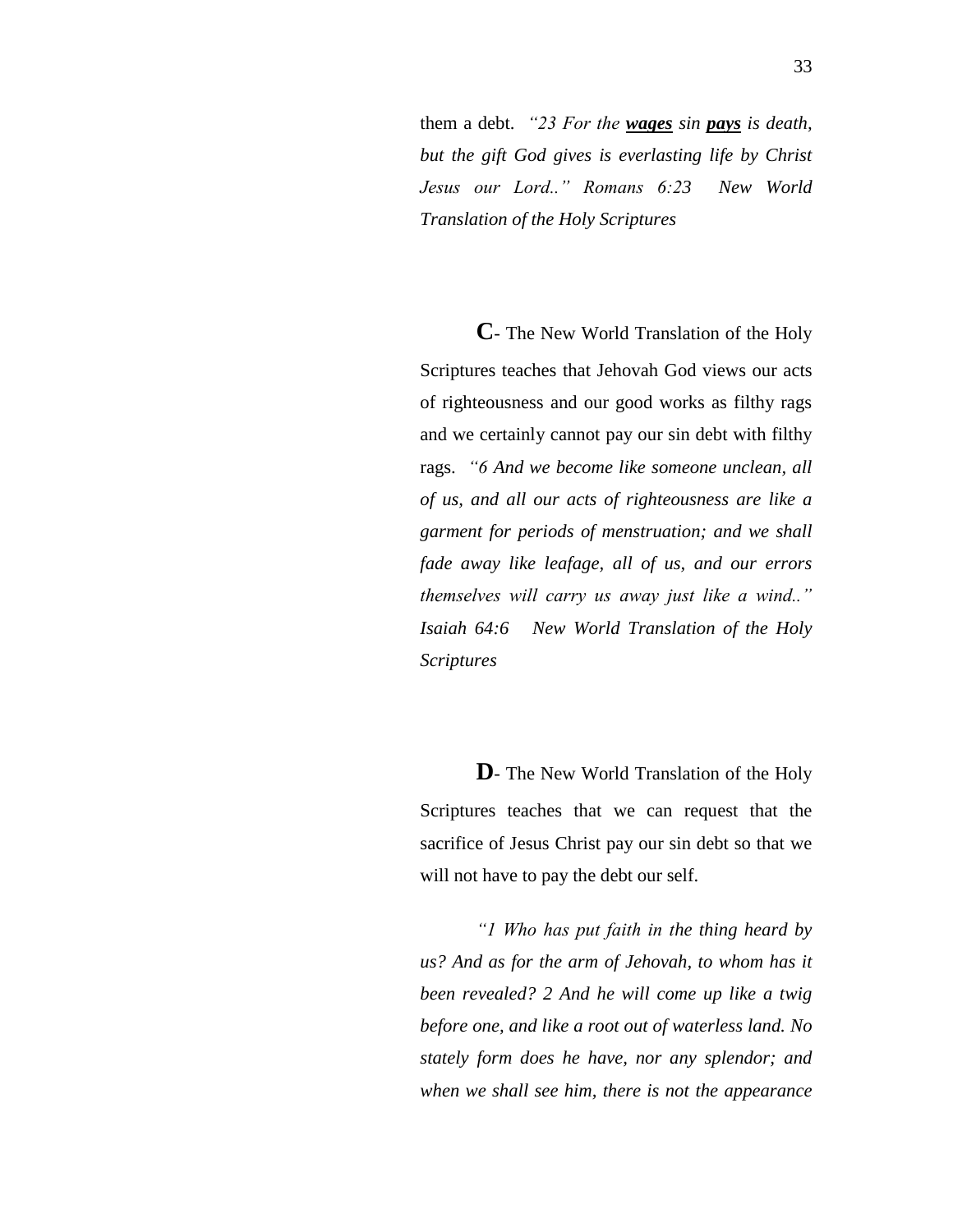*so that we should desire him. 3 He was despised and was avoided by men, a man meant for pains and for having acquaintance with sickness. And there was as if the concealing of one's face from us. He was despised, and we held him as of no account. 4 Truly our sicknesses were what he himself carried; and as for our pains, he bore them. But we ourselves accounted him as plagued, stricken by God and afflicted. 5 But he was being pierced for our transgression; he was being crushed for our errors. The chastisement meant for our peace was upon him, and because of his wounds there has been a healing for us. 6 Like sheep we have all of us wandered about; it was each one to his own way that we have turned; and Jehovah himself has caused the error of us all to meet up with that one. 7 He was hard pressed, and he was letting himself be afflicted; yet he would not open his mouth. He was being brought just like a sheep to the slaughtering; and like a ewe that before her shearers has become mute, he also would not open his mouth.* 

*8 Because of restraint and of judgment he was taken away; and who will concern himself even with [the details of] his generation? For he was severed from the land of the living ones. Because of the transgression of my people he had the stroke. 9 And he will make his burial place even with the wicked ones, and with the rich class in his death,*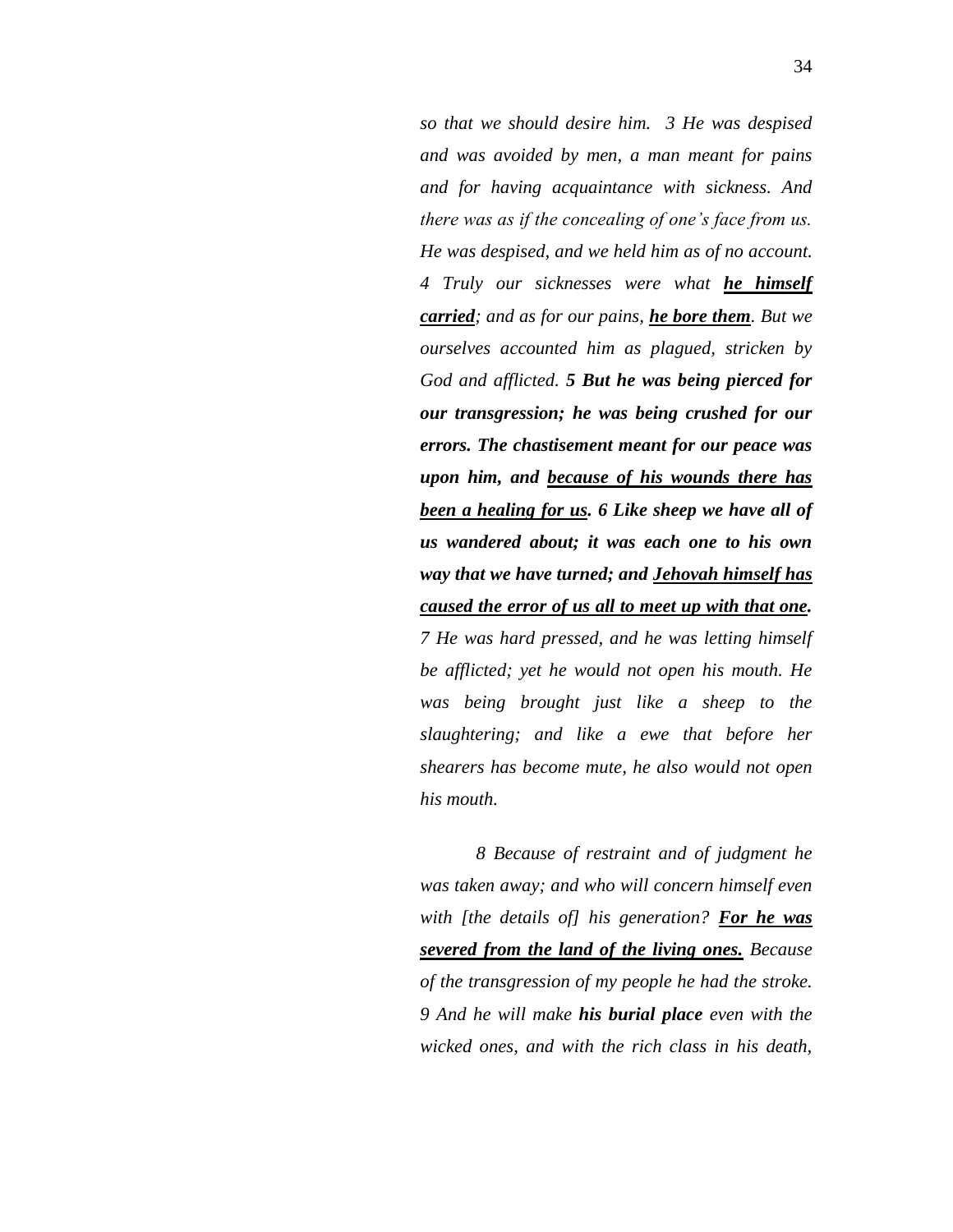#### *despite the fact that he had done no violence and there was no deception in his mouth.*

*10 But Jehovah himself took delight in crushing him; he made him sick. If you will set his soul as a guilt offering, he will see his offspring, he will prolong [his] days, and in his hand what is the delight of Jehovah will succeed. 11 Because of the trouble of his soul he will see, he will be satisfied. By means of his knowledge the righteous one, my servant, will bring a righteous standing to many people; and their errors he himself will bear. 12 For that reason I shall deal him a portion among the many, and it will be with the mighty ones that he will apportion the spoil, due to the fact that he poured out his soul to the very death, and it was with the transgressors that he was counted in; and he himself carried the very sin of many people, and for the transgressors he proceeded to interpose. Isaiah 53 New World Translation of the Holy Scriptures*

Those who make that request will have their names recorded in the Book of Life.

Those who do not request that the sacrifice of Jesus Christ pay their sin debt will have to pay for their sin debt through eternity in the Lake of Fire**.**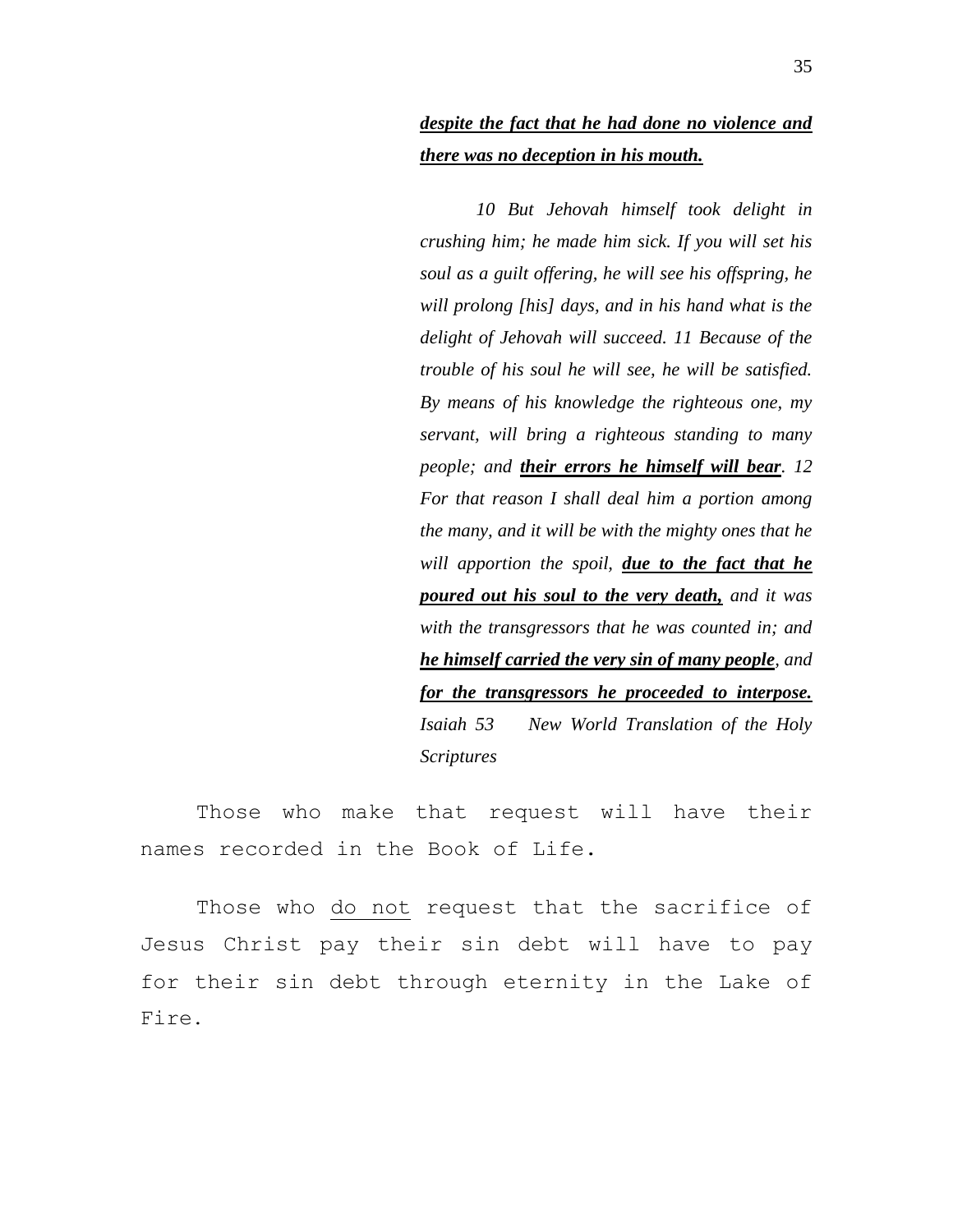7- The people of the Jehovah Witness faith teach that only 144,000 people will make it to Heaven.

They teach that the rest of those who are not annihilated will live through eternity in a Paradise on this present earth if they are found as faithful slaves when Armageddon occurs.

> To begin with, The New World Translation of the Holy Scriptures states that this present earth will be destroyed just before the White Throne Judgment.

> "9 Jehovah is not slow respecting his promise, as some people consider slowness, but he is patient with YOU because he does not desire any to be destroyed but desires all to attain to repentance. 10 Yet Jehovah's day will come as a thief, in which the heavens will pass away with a hissing noise, but **the elements being intensely hot will be dissolved**, and **earth and the works in it will be discovered.** 11 Since all these things are thus to be dissolved, what sort of persons ought YOU to be in holy acts of conduct and deeds of godly devotion, 12 awaiting and keeping close in mind the presence of the day of Jehovah, through which [the] **heavens being on fire will be dissolved** and [the] **elements being intensely hot will melt!** 13 But there **are new heavens** and **a new earth** that we are awaiting according to his promise, and in these righteousness is to dwell." 2 Peter 3:9-13 New World Translation of the Holy Scriptures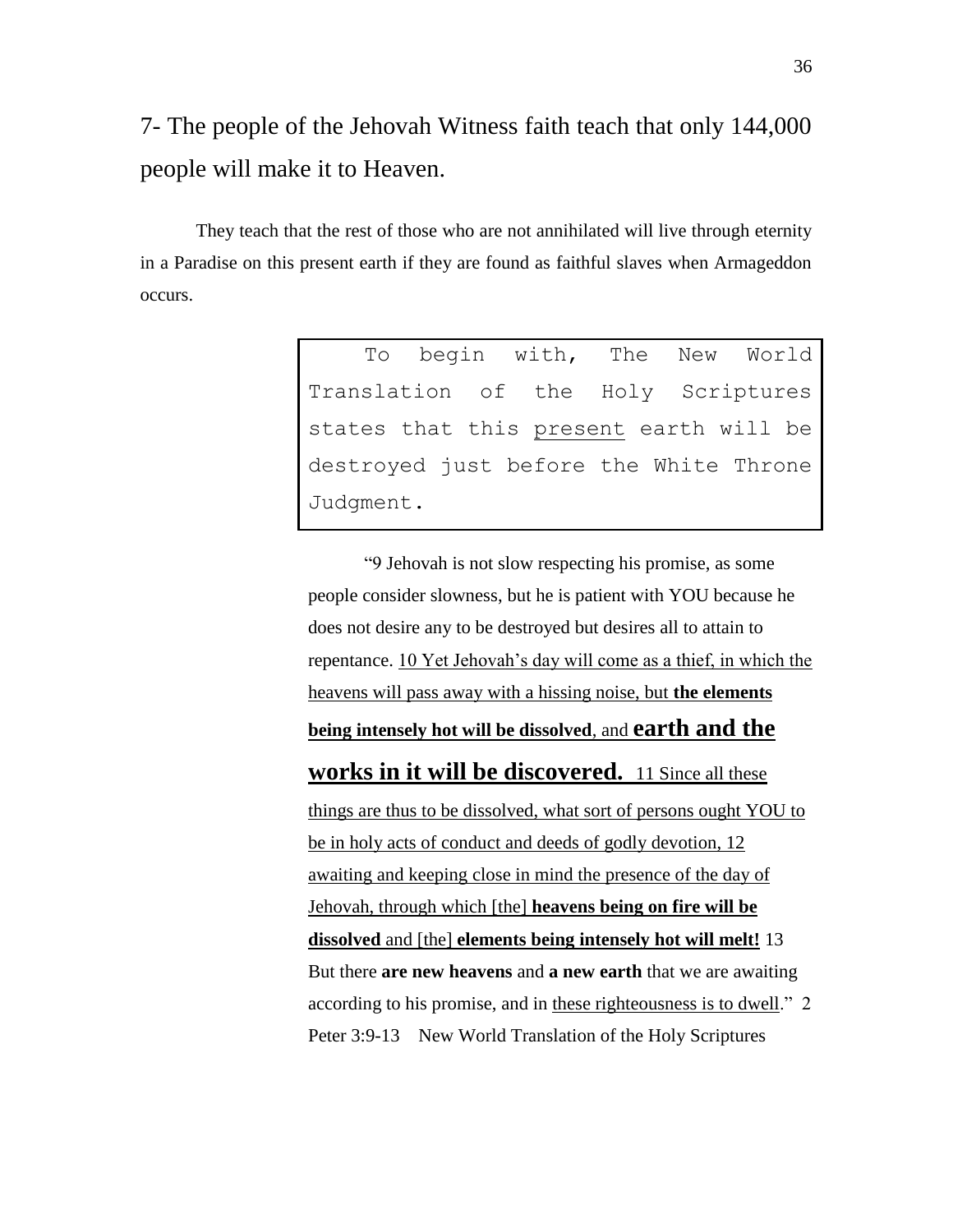According to the New World Translation of the Holy Scriptures, all of the saved will be living with God on a New Earth where righteousness is to dwell.

*"1 And I saw a new heaven and a new earth; for the former heaven and the former earth had passed away, and the sea is no more. 2 I saw also the holy city, New Jerusalem, coming down out of heaven from God and prepared as a bride adorned for her husband. 3 With that I heard a loud voice from the throne say: "Look! The tent of God is with mankind, and he will reside with them, and they will be his peoples. And God himself will be with them. 4 And he will wipe out every tear from their eyes, and death will be no more, neither will mourning nor outcry nor pain be anymore. The former things have passed away." Revelation 21:1-4 New World Translation of the Holy Scriptures*

Please note that the Alpha and the Omega will no longer be dwelling in heaven. He says He will be dwelling on the New Earth with mankind after the holy city, New Jerusalem, comes down out of heaven. **All of mankind will be dwelling on the New Earth!**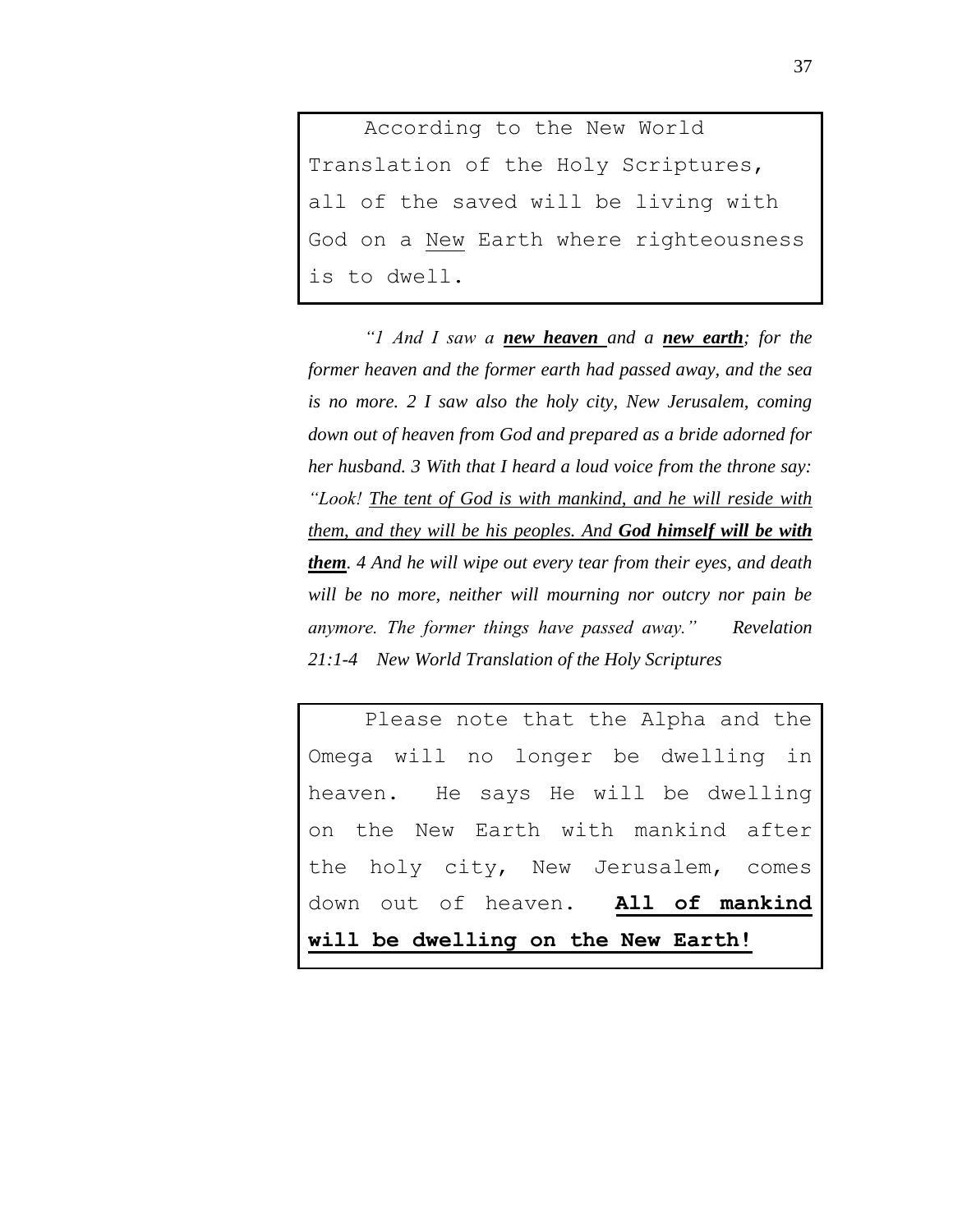#### When The Physical Body Dies

When our physical body dies, we are separated from those who are still alive on this earth. When the spiritual body of someone who has not asked Jesus Christ to pay their sin debt dies, they are separated from the living God. The New World Translation of the Holy Scriptures tells us that **the soul** of a lost person will die (Ezekiel 18:4). This means that the spiritual body of a lost person will be separated from Jehovah God forever and ever. The spiritual bodies of the lost will be in the lake that burns with fire and sulfur, eternally separated from Jehovah God. It is the same kind of separation or death that Jehovah God referred to in Genesis  $2:16-17$ .

*"16 And Jehovah God also laid this command upon the man: "From every tree of the garden you may eat to satisfaction. 17 But as for the tree of the knowledge of good and bad you must not eat from it, for in the day you eat from it you will positively die." Genesis 2:16-17 New World Translation of the Holy Scriptures*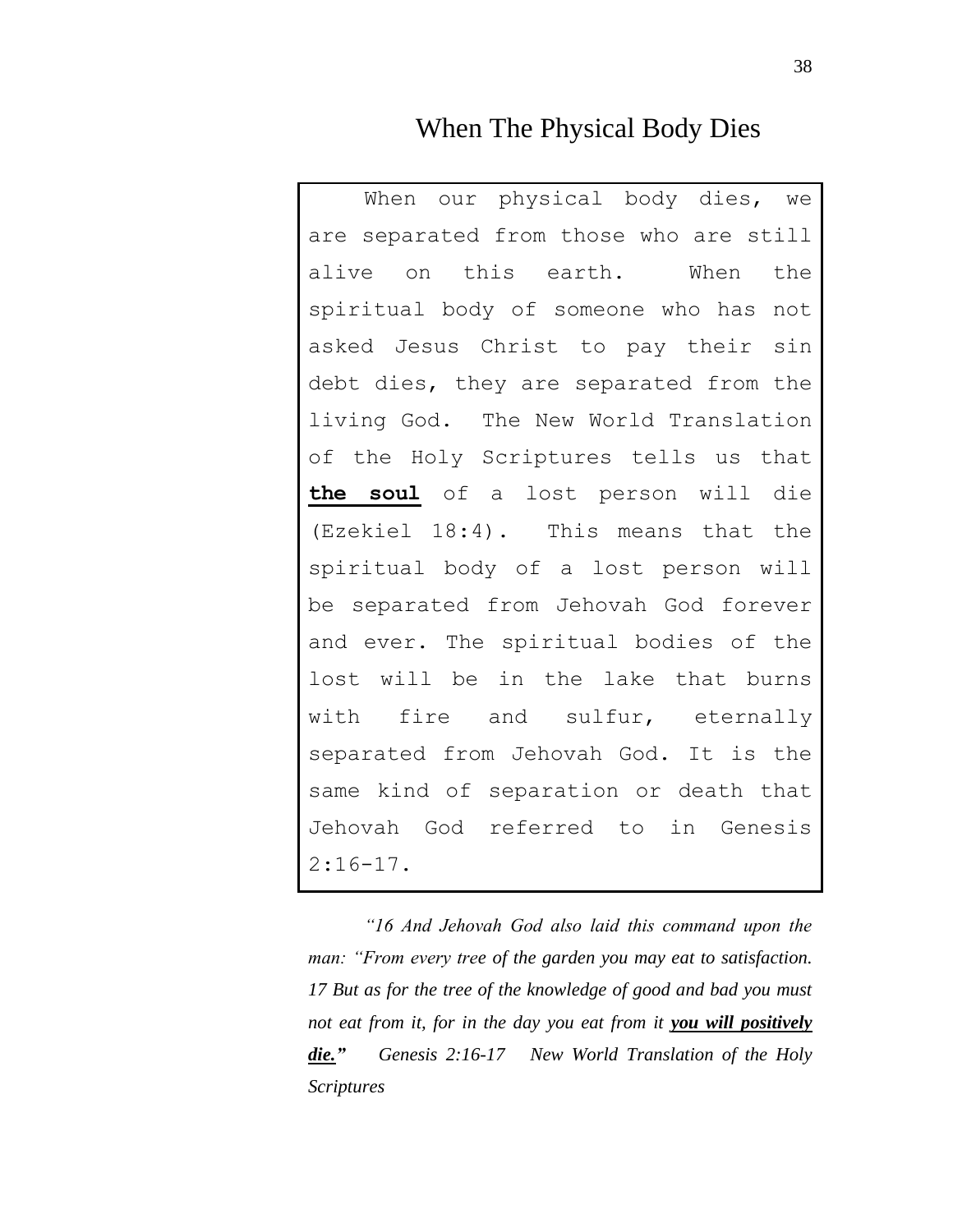The same Hebrew word that was translated "die" in Ezekiel 18:4 was translated "die" in Genesis 2:17. Did Adam and Eve cease to exist after they sinned? No! But their sins caused a separation between themselves and Jehovah God. They lost fellowship with Jehovah God. Once we reach the age where Jehovah God holds us accountable for our sins, the very next sin we commit causes us to die. Neither our material body nor our spiritual body is separated from the land of the living but our material body and our spiritual body loses fellowship with Jehovah God. The only way that fellowship can be restored is if the sacrifice of Jesus Christ pays our sin debt and the only way that the sacrifice of Jesus Christ will pay our sin debt is if we, ourselves, ask Him to pay it.

## Would Jesus Christ Tell A Lie?

*There was a certain rich man, which was clothed in purple and fine linen, and fared sumptuously every day: <sup>20</sup> And there was a certain beggar named Lazarus, which was laid at his*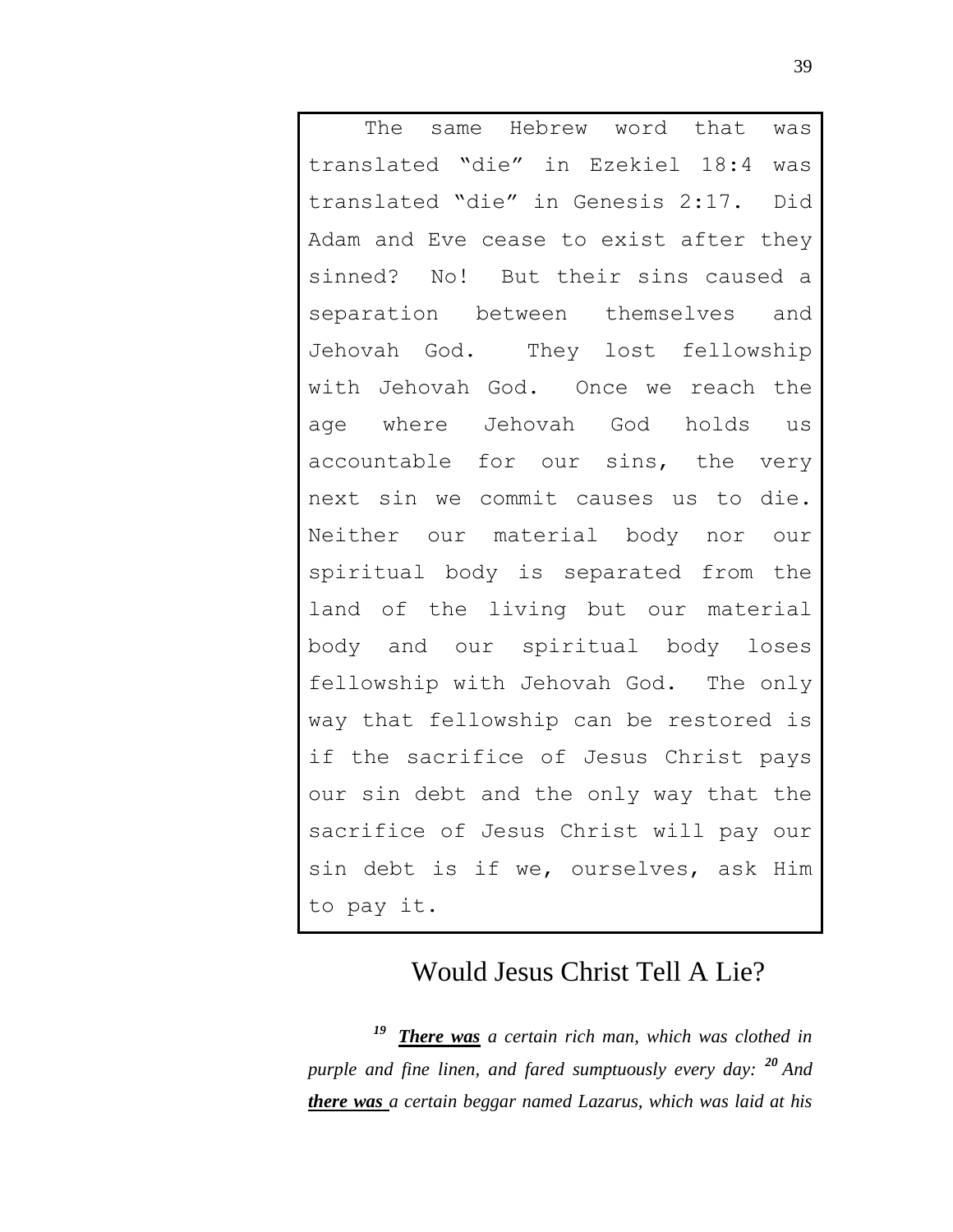*gate, full of sores, <sup>21</sup> And desiring to be fed with the crumbs which fell from the rich man's table: moreover the dogs came and licked his sores. <sup>22</sup> And it came to pass, that the beggar died, and was carried by the angels into Abraham's bosom ( The Jews reference to Paradise): the rich man also died, and was buried; <sup>23</sup> And in hell he lift up his eyes, being in torments, and seeth Abraham afar off, and Lazarus in his bosom. <sup>24</sup> And he cried and said, Father Abraham, have mercy on me, and send Lazarus that he may dip the tip of his finger in water, and cool my tongue; for I am tormented in this flame. <sup>25</sup> But Abraham said, Son, remember that thou in thy lifetime receivedst thy good things, and likewise Lazarus evil things: but now he is comforted, and thou art tormented. <sup>26</sup> And beside all this, between us and you there is a great gulf fixed: so that they which would pass from hence to you cannot; neither can they pass to us that would come from thence. <sup>27</sup> Then he said, I pray thee therefore, father, that thou wouldest send him to my father's house: <sup>28</sup> For I have five brethren; that he may testify unto them, lest they also come into this place of torment. <sup>29</sup> Abraham saith unto him, They have Moses and the prophets; let them hear them. <sup>30</sup> And he said, Nay, father Abraham: but if one went unto them from the dead, they will repent. <sup>31</sup> And he said unto him, If they hear not Moses and the prophets, neither will they be persuaded, though one rose from the dead. Luke 16:19-31 New World Translation of the Holy Scriptures*

The first thing we want to notice was that the passage above (Luke 16:19-31) is copied from the New World Translation of the Holy Scriptures. The New World Translation of the Holy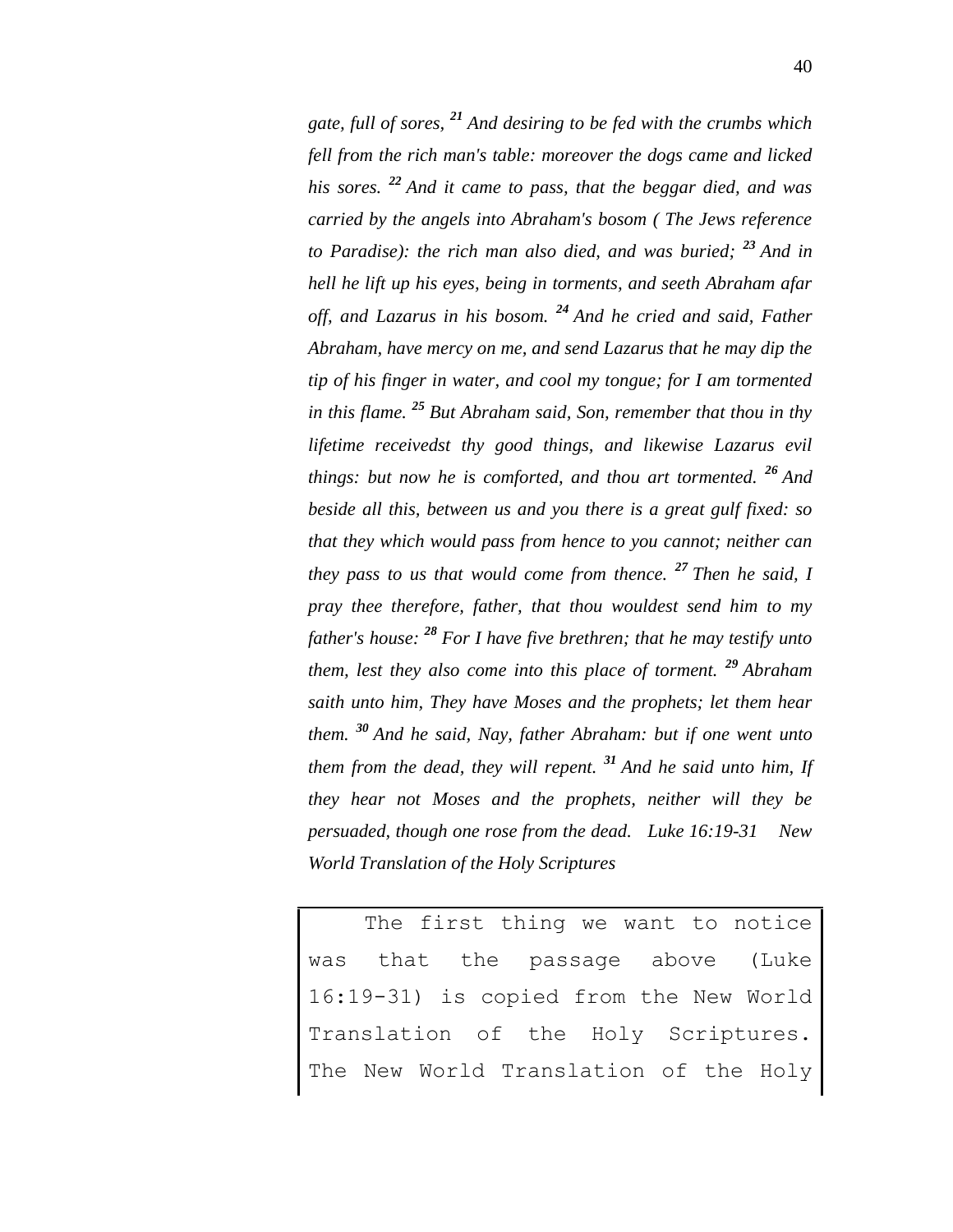Scriptures is the Bible published and used by those of the Jehovah Witness faith.

The second thing we want to notice was that Jesus Christ said "**there was** a certain rich man". He was referring to an event and a conversation that had actually happened. Sometime in the past those two people had actually lived and had actually died. The beggar found himself in Paradise and the rich man found himself in a place of torments.

We find that the name for the compartment where the rich man found himself was a Greek word that is pronounced "Tartaroo" or "Tartarus" in English. That is the correct translation for the Greek word we find in the oldest Greek copies of the Bible. It was translated correctly into English in the New World Translation of the Holy Scriptures.

*"4 Certainly if God did not hold back from punishing the angels that sinned, but, by throwing them into Tar´ta·rus, delivered them to pits of dense darkness to be reserved for*